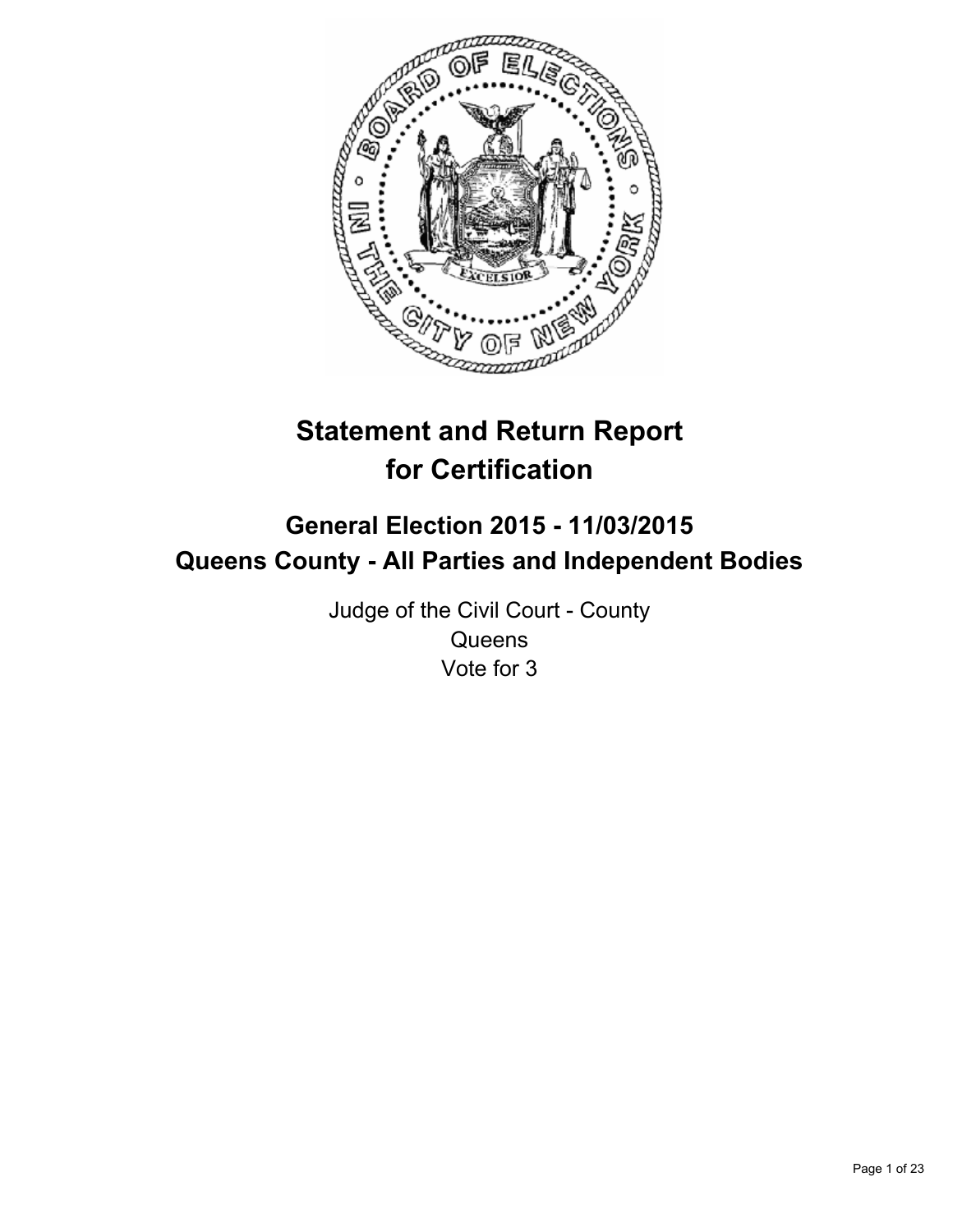

| <b>PUBLIC COUNTER</b>                                    | 3,232 |
|----------------------------------------------------------|-------|
| <b>EMERGENCY</b>                                         | 0     |
| <b>ABSENTEE/MILITARY</b>                                 | 506   |
| <b>AFFIDAVIT</b>                                         | 39    |
| <b>Total Ballots</b>                                     | 3,777 |
| Less - Inapplicable Federal/Special Presidential Ballots | 0     |
| <b>Total Applicable Ballots</b>                          | 3,777 |
| LAURENTINA S. MCKETNEY BUTLER (DEMOCRATIC)               | 1,477 |
| MICHAEL A. O'REILLY (REPUBLICAN)                         | 1,088 |
| MICHAEL A. O'REILLY (CONSERVATIVE)                       | 496   |
| MICHAEL A. O'REILLY (REFORM)                             | 71    |
| MAUREEN A. HEALY (DEMOCRATIC)                            | 1,752 |
| JOSEPH F. KASPER (REPUBLICAN)                            | 871   |
| JOSEPH F. KASPER (CONSERVATIVE)                          | 406   |
| JOSEPH F. KASPER (REFORM)                                | 36    |
| USHIR PANDIT-DURANT (DEMOCRATIC)                         | 1,197 |
| KEVIN J. HANRATTY (REPUBLICAN)                           | 909   |
| KEVIN J. HANRATTY (CONSERVATIVE)                         | 456   |
| KEVIN J. HANRATTY (REFORM)                               | 52    |
| ALTON MADDOX (WRITE-IN)                                  | 1     |
| HENRY LAGOS (WRITE-IN)                                   | 1     |
| HILLEL ADELMAN (WRITE-IN)                                | 1     |
| JOE ARDITO (WRITE-IN)                                    | 1     |
| UNATTRIBUTABLE WRITE-IN (WRITE-IN)                       | 5     |
| UNCOUNTED WRITE-IN PER STATUTE (WRITE-IN)                | 1     |
| VALERIE KELLY (WRITE-IN)                                 | 3     |
| <b>Total Votes</b>                                       | 8,824 |
| Unrecorded                                               | 2,507 |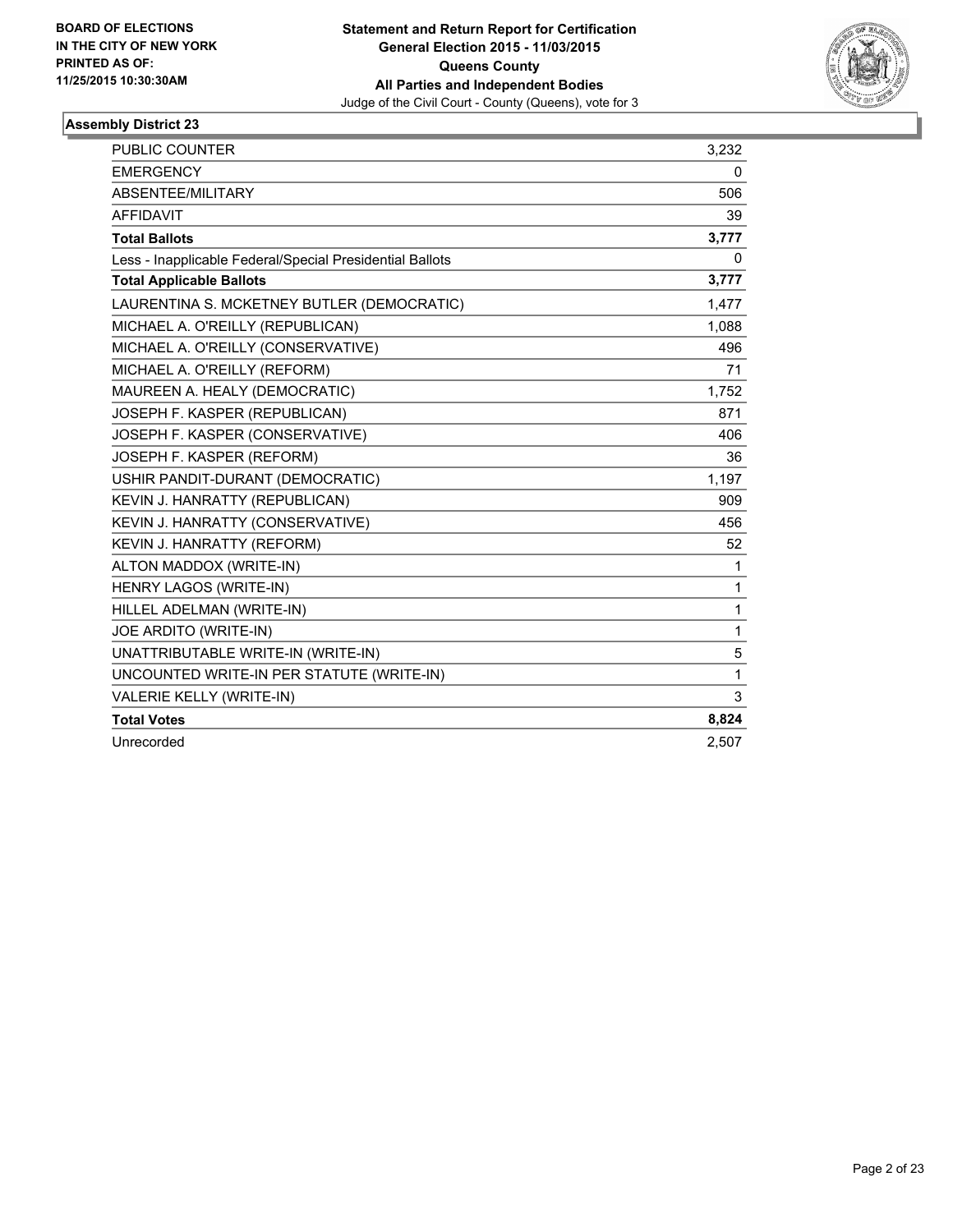

| PUBLIC COUNTER                                           | 4,717        |
|----------------------------------------------------------|--------------|
| <b>EMERGENCY</b>                                         | 0            |
| ABSENTEE/MILITARY                                        | 306          |
| AFFIDAVIT                                                | 24           |
| <b>Total Ballots</b>                                     | 5,047        |
| Less - Inapplicable Federal/Special Presidential Ballots | 0            |
| <b>Total Applicable Ballots</b>                          | 5,047        |
| LAURENTINA S. MCKETNEY BUTLER (DEMOCRATIC)               | 2,605        |
| MICHAEL A. O'REILLY (REPUBLICAN)                         | 1,063        |
| MICHAEL A. O'REILLY (CONSERVATIVE)                       | 372          |
| MICHAEL A. O'REILLY (REFORM)                             | 69           |
| MAUREEN A. HEALY (DEMOCRATIC)                            | 2,741        |
| JOSEPH F. KASPER (REPUBLICAN)                            | 965          |
| JOSEPH F. KASPER (CONSERVATIVE)                          | 320          |
| JOSEPH F. KASPER (REFORM)                                | 65           |
| USHIR PANDIT-DURANT (DEMOCRATIC)                         | 2,185        |
| KEVIN J. HANRATTY (REPUBLICAN)                           | 956          |
| KEVIN J. HANRATTY (CONSERVATIVE)                         | 356          |
| KEVIN J. HANRATTY (REFORM)                               | 72           |
| ALTON MADDOX (WRITE-IN)                                  | 1            |
| AMA HENDRICK (WRITE-IN)                                  | 1            |
| C. VERNON MASON (WRITE-IN)                               | 1            |
| DARMIN BACHU (WRITE-IN)                                  | 1            |
| JOEL BLUMENFELD (WRITE-IN)                               | 3            |
| JOHN D. HENDRICK (WRITE-IN)                              | 1            |
| MARY SMITH (WRITE-IN)                                    | 3            |
| MICHAEL GOLDMAN (WRITE-IN)                               | $\mathbf{1}$ |
| MICHAEL TARIF WARREN (WRITE-IN)                          | 1            |
| TRISH LOTZOF (WRITE-IN)                                  | 1            |
| UNATTRIBUTABLE WRITE-IN (WRITE-IN)                       | 9            |
| UNCOUNTED WRITE-IN PER STATUTE (WRITE-IN)                | 6            |
| WILLIAM J HENDRICK JR. (WRITE-IN)                        | 1            |
| <b>Total Votes</b>                                       | 11,799       |
| Unrecorded                                               | 3,342        |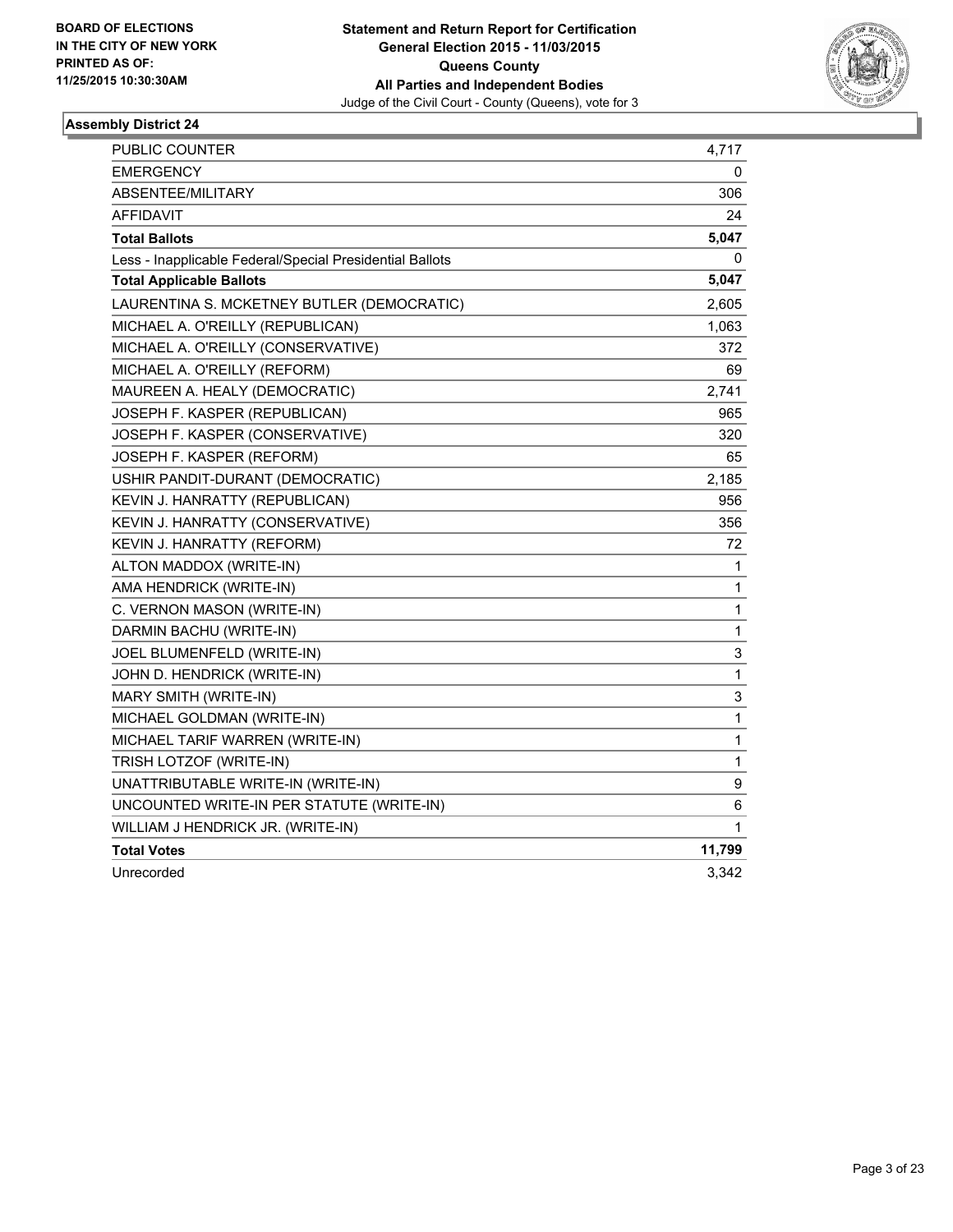

| <b>PUBLIC COUNTER</b>                                    | 3.447 |
|----------------------------------------------------------|-------|
| <b>EMERGENCY</b>                                         | 0     |
| ABSENTEE/MILITARY                                        | 248   |
| <b>AFFIDAVIT</b>                                         | 19    |
| <b>Total Ballots</b>                                     | 3,714 |
| Less - Inapplicable Federal/Special Presidential Ballots | 0     |
| <b>Total Applicable Ballots</b>                          | 3,714 |
| LAURENTINA S. MCKETNEY BUTLER (DEMOCRATIC)               | 1,848 |
| MICHAEL A. O'REILLY (REPUBLICAN)                         | 918   |
| MICHAEL A. O'REILLY (CONSERVATIVE)                       | 310   |
| MICHAEL A. O'REILLY (REFORM)                             | 56    |
| MAUREEN A. HEALY (DEMOCRATIC)                            | 1,923 |
| JOSEPH F. KASPER (REPUBLICAN)                            | 838   |
| JOSEPH F. KASPER (CONSERVATIVE)                          | 273   |
| JOSEPH F. KASPER (REFORM)                                | 55    |
| USHIR PANDIT-DURANT (DEMOCRATIC)                         | 1,479 |
| KEVIN J. HANRATTY (REPUBLICAN)                           | 825   |
| KEVIN J. HANRATTY (CONSERVATIVE)                         | 296   |
| KEVIN J. HANRATTY (REFORM)                               | 72    |
| DICK LAETT (WRITE-IN)                                    | 1     |
| JOHN WAYNE (WRITE-IN)                                    | 1     |
| MIKE BLOOMBERG (WRITE-IN)                                | 1     |
| SANDY SANTANA (WRITE-IN)                                 | 1     |
| STEVEN REINHERT (WRITE-IN)                               | 1     |
| UNATTRIBUTABLE WRITE-IN (WRITE-IN)                       | 9     |
| <b>VYTAOTAS VILENISKIS (WRITE-IN)</b>                    | 1     |
| <b>Total Votes</b>                                       | 8,908 |
| Unrecorded                                               | 2,234 |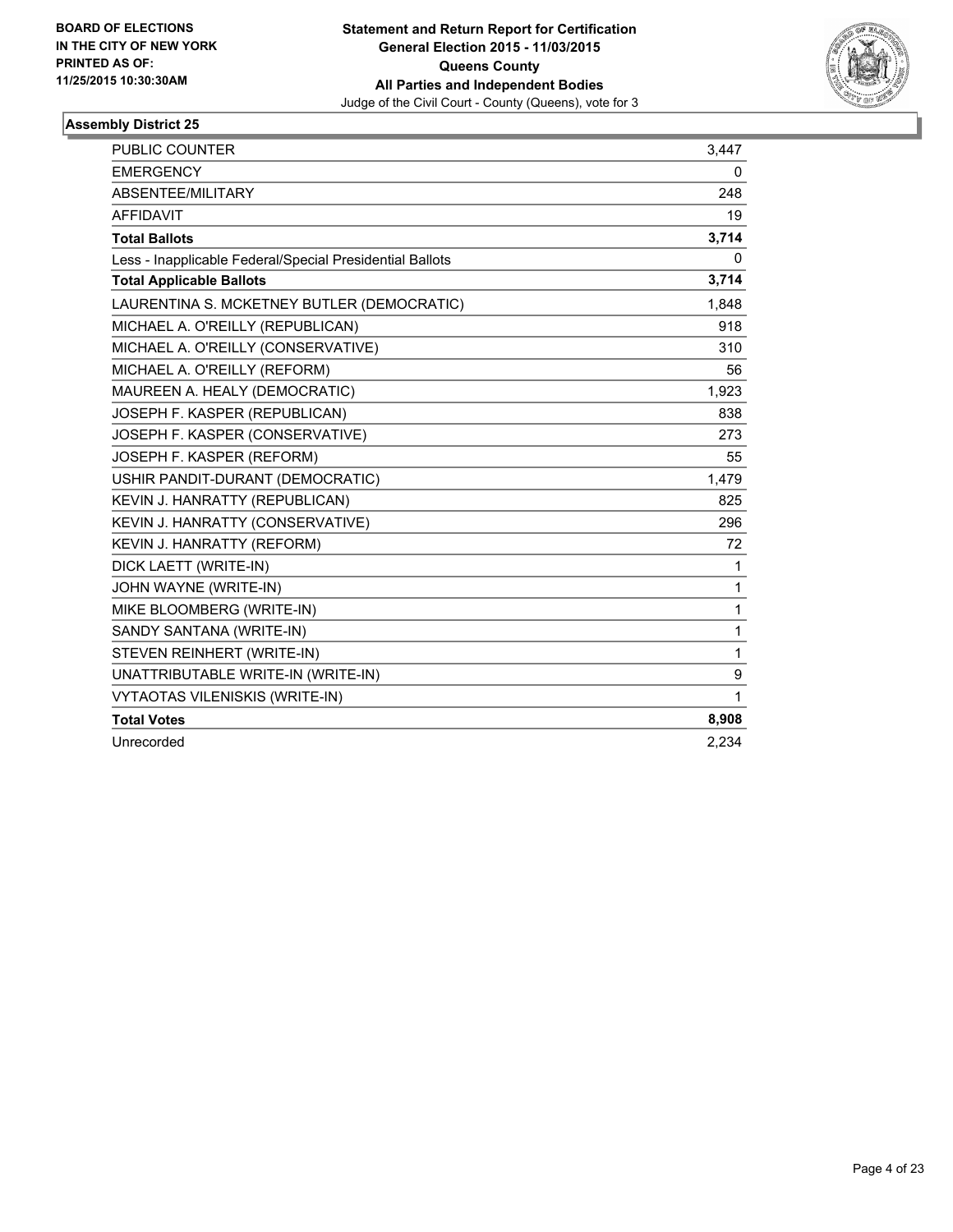

| <b>PUBLIC COUNTER</b>                                    | 4,451  |
|----------------------------------------------------------|--------|
| <b>EMERGENCY</b>                                         | 0      |
| ABSENTEE/MILITARY                                        | 418    |
| AFFIDAVIT                                                | 26     |
| <b>Total Ballots</b>                                     | 4,895  |
| Less - Inapplicable Federal/Special Presidential Ballots | 0      |
| <b>Total Applicable Ballots</b>                          | 4,895  |
| LAURENTINA S. MCKETNEY BUTLER (DEMOCRATIC)               | 2,439  |
| MICHAEL A. O'REILLY (REPUBLICAN)                         | 1,285  |
| MICHAEL A. O'REILLY (CONSERVATIVE)                       | 483    |
| MICHAEL A. O'REILLY (REFORM)                             | 88     |
| MAUREEN A. HEALY (DEMOCRATIC)                            | 2,658  |
| JOSEPH F. KASPER (REPUBLICAN)                            | 1,102  |
| JOSEPH F. KASPER (CONSERVATIVE)                          | 428    |
| JOSEPH F. KASPER (REFORM)                                | 73     |
| USHIR PANDIT-DURANT (DEMOCRATIC)                         | 2,076  |
| KEVIN J. HANRATTY (REPUBLICAN)                           | 1,190  |
| KEVIN J. HANRATTY (CONSERVATIVE)                         | 466    |
| KEVIN J. HANRATTY (REFORM)                               | 85     |
| ADAM PERNY (WRITE-IN)                                    | 1      |
| ALAN GORDON (WRITE-IN)                                   | 1      |
| ALICIA WILSON (WRITE-IN)                                 | 1      |
| <b>BOB ROSS (WRITE-IN)</b>                               | 3      |
| BRET PERNY (WRITE-IN)                                    | 1      |
| CHRISTOPHER BAE (WRITE-IN)                               | 1      |
| DAVID AFFLER (WRITE-IN)                                  | 1      |
| DAVID WRIGHT (WRITE-IN)                                  | 1      |
| GARRETT LEW (WRITE-IN)                                   | 1      |
| KEVIN O'CONNELL (WRITE-IN)                               | 1      |
| LEBRON JAMES (WRITE-IN)                                  | 1      |
| LUCAS DUDA (WRITE-IN)                                    | 1      |
| MATTHEW L. GRASSO (WRITE-IN)                             | 1      |
| MICHAEL BLOOMBERG (WRITE-IN)                             | 1      |
| RAY ROGERS (WRITE-IN)                                    | 1      |
| REBECCA D. LYNCH (WRITE-IN)                              | 1      |
| ROSEANN SCOTTO (WRITE-IN)                                | 3      |
| STACY KROUN (WRITE-IN)                                   | 1      |
| TONT AVELLA (WRITE-IN)                                   | 1      |
| UNATTRIBUTABLE WRITE-IN (WRITE-IN)                       | 3      |
| UNCOUNTED WRITE-IN PER STATUTE (WRITE-IN)                | 4      |
| WILMER FLORES (WRITE-IN)                                 | 1      |
| <b>Total Votes</b>                                       | 12,404 |
| Unrecorded                                               | 2,281  |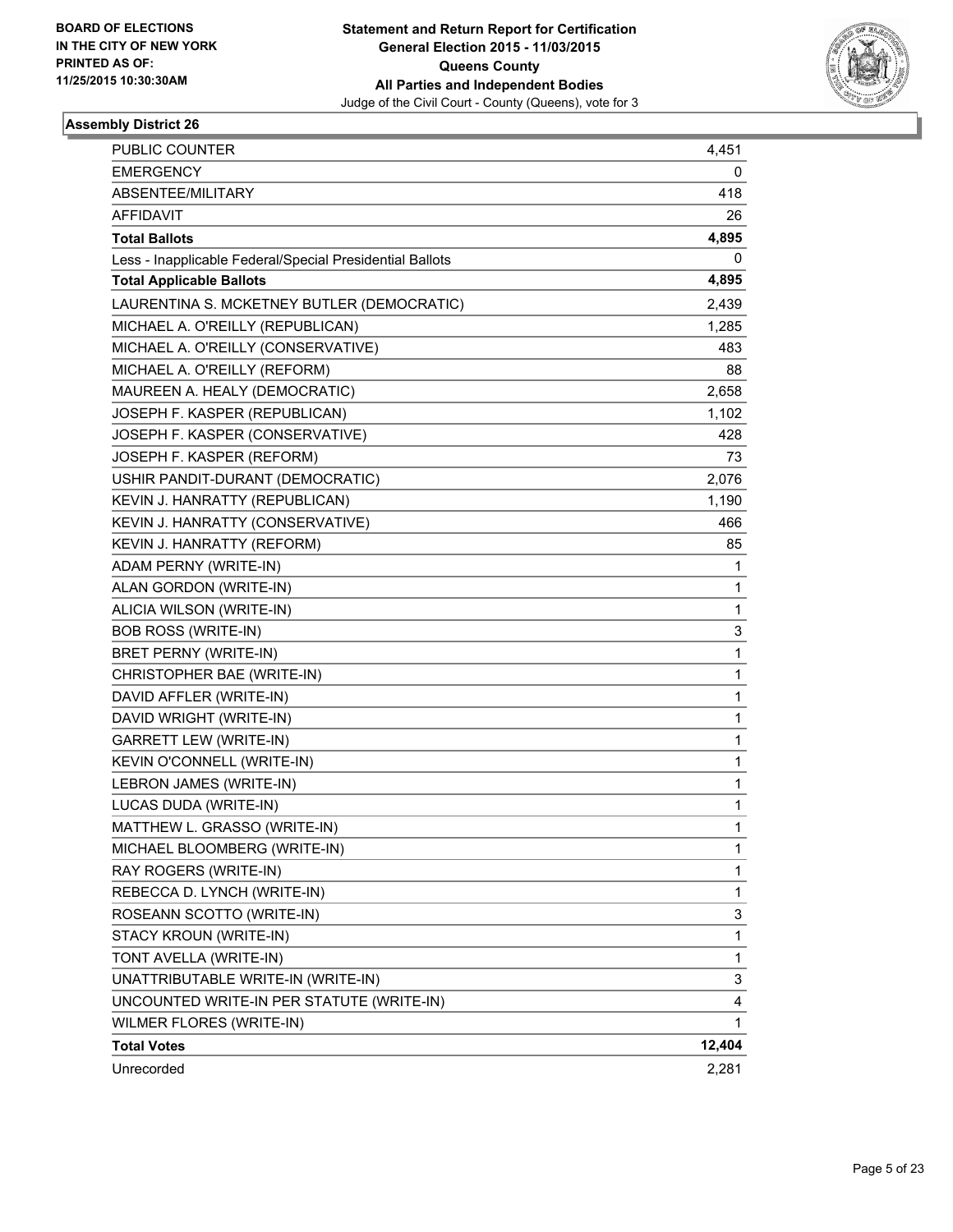

| <b>PUBLIC COUNTER</b>                                    | 2,339          |
|----------------------------------------------------------|----------------|
| <b>EMERGENCY</b>                                         | 0              |
| ABSENTEE/MILITARY                                        | 300            |
| <b>AFFIDAVIT</b>                                         | 26             |
| <b>Total Ballots</b>                                     | 2,665          |
| Less - Inapplicable Federal/Special Presidential Ballots | 0              |
| <b>Total Applicable Ballots</b>                          | 2,665          |
| LAURENTINA S. MCKETNEY BUTLER (DEMOCRATIC)               | 1,475          |
| MICHAEL A. O'REILLY (REPUBLICAN)                         | 564            |
| MICHAEL A. O'REILLY (CONSERVATIVE)                       | 160            |
| MICHAEL A. O'REILLY (REFORM)                             | 47             |
| MAUREEN A. HEALY (DEMOCRATIC)                            | 1,537          |
| JOSEPH F. KASPER (REPUBLICAN)                            | 492            |
| JOSEPH F. KASPER (CONSERVATIVE)                          | 142            |
| JOSEPH F. KASPER (REFORM)                                | 52             |
| USHIR PANDIT-DURANT (DEMOCRATIC)                         | 1,213          |
| KEVIN J. HANRATTY (REPUBLICAN)                           | 476            |
| KEVIN J. HANRATTY (CONSERVATIVE)                         | 151            |
| KEVIN J. HANRATTY (REFORM)                               | 63             |
| AMIA SANTIAGO (WRITE-IN)                                 | $\overline{2}$ |
| ANDREA LONG (WRITE-IN)                                   | 1              |
| CHAN WOO LEE (WRITE-IN)                                  | 1              |
| JARRETT ANDREWS (WRITE-IN)                               | 1              |
| JOEL BLUMENFELD (WRITE-IN)                               | 1              |
| MARK CARNEY (WRITE-IN)                                   | 1              |
| MICHAEL M. HAN (WRITE-IN)                                | 1              |
| UNATTRIBUTABLE WRITE-IN (WRITE-IN)                       | 8              |
| UNCOUNTED WRITE-IN PER STATUTE (WRITE-IN)                | 1              |
| <b>Total Votes</b>                                       | 6,389          |
| Unrecorded                                               | 1,606          |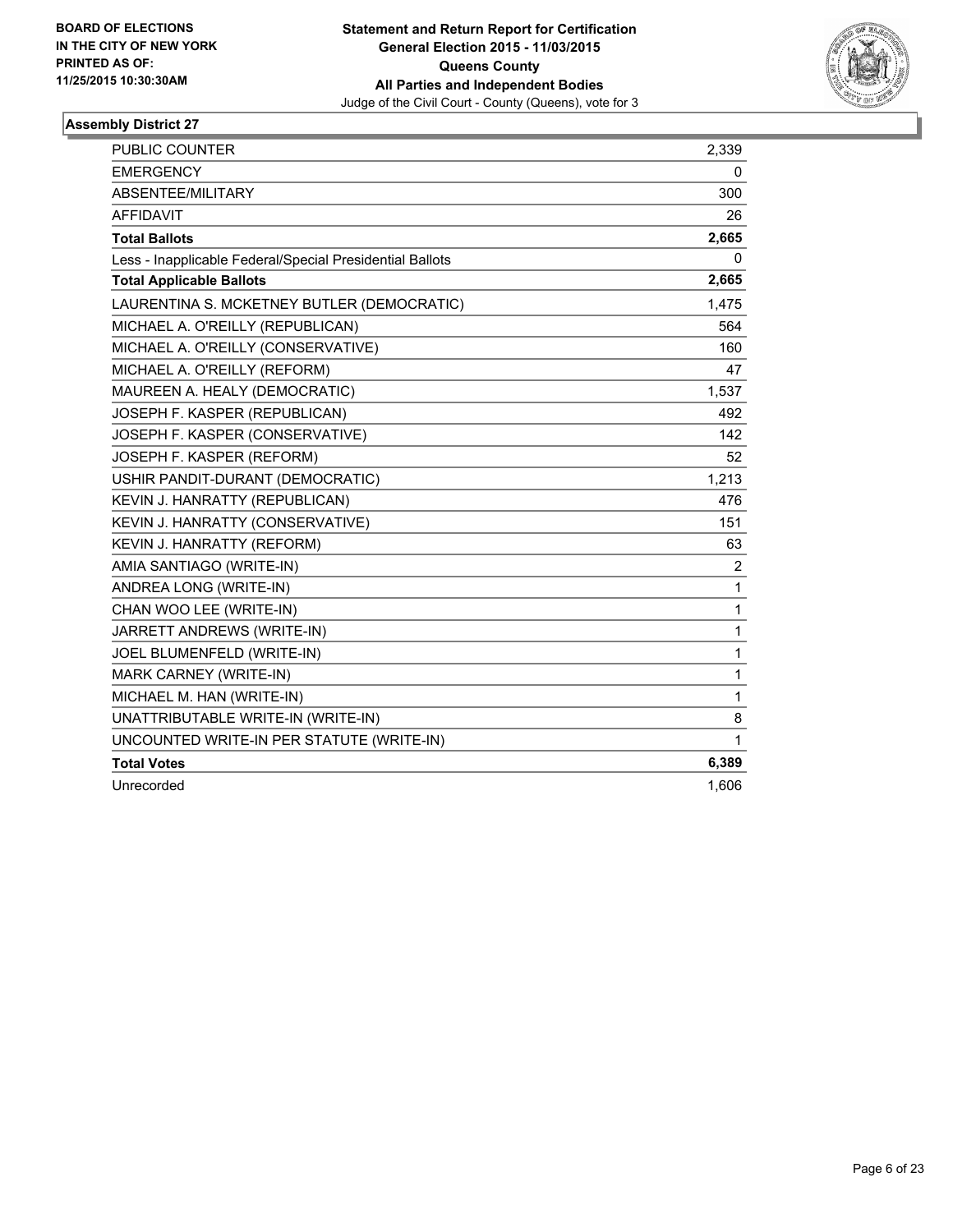

| PUBLIC COUNTER                                           | 2,511        |
|----------------------------------------------------------|--------------|
| <b>EMERGENCY</b>                                         | 0            |
| ABSENTEE/MILITARY                                        | 320          |
| AFFIDAVIT                                                | 19           |
| <b>Total Ballots</b>                                     | 2,850        |
| Less - Inapplicable Federal/Special Presidential Ballots | 0            |
| <b>Total Applicable Ballots</b>                          | 2,850        |
| LAURENTINA S. MCKETNEY BUTLER (DEMOCRATIC)               | 1,470        |
| MICHAEL A. O'REILLY (REPUBLICAN)                         | 697          |
| MICHAEL A. O'REILLY (CONSERVATIVE)                       | 283          |
| MICHAEL A. O'REILLY (REFORM)                             | 50           |
| MAUREEN A. HEALY (DEMOCRATIC)                            | 1,587        |
| JOSEPH F. KASPER (REPUBLICAN)                            | 584          |
| JOSEPH F. KASPER (CONSERVATIVE)                          | 254          |
| JOSEPH F. KASPER (REFORM)                                | 51           |
| USHIR PANDIT-DURANT (DEMOCRATIC)                         | 1,301        |
| KEVIN J. HANRATTY (REPUBLICAN)                           | 624          |
| KEVIN J. HANRATTY (CONSERVATIVE)                         | 274          |
| KEVIN J. HANRATTY (REFORM)                               | 50           |
| ANDREA OGLE (WRITE-IN)                                   | 1            |
| BRIAN H LOWY (WRITE-IN)                                  | 2            |
| DONALD TRUMP (WRITE-IN)                                  | 1            |
| ELIZABETH WARREN (WRITE-IN)                              | 1            |
| <b>GARRETT LEW (WRITE-IN)</b>                            | $\mathbf{1}$ |
| JOE KENNDY (WRITE-IN)                                    | 1            |
| JONATHAN HUI (WRITE-IN)                                  | 1            |
| JUDY HUANG (WRITE-IN)                                    | 1            |
| LOU COSTELLO (WRITE-IN)                                  | 1            |
| MARCUS RAHN (WRITE-IN)                                   | 1            |
| NOAM CHOMSKY (WRITE-IN)                                  | 1            |
| TERRY RIFENBURG (WRITE-IN)                               | 1            |
| UNATTRIBUTABLE WRITE-IN (WRITE-IN)                       | 15           |
| ZVI SAMUELS (WRITE-IN)                                   | 3            |
| <b>Total Votes</b>                                       | 7,256        |
| Unrecorded                                               | 1,294        |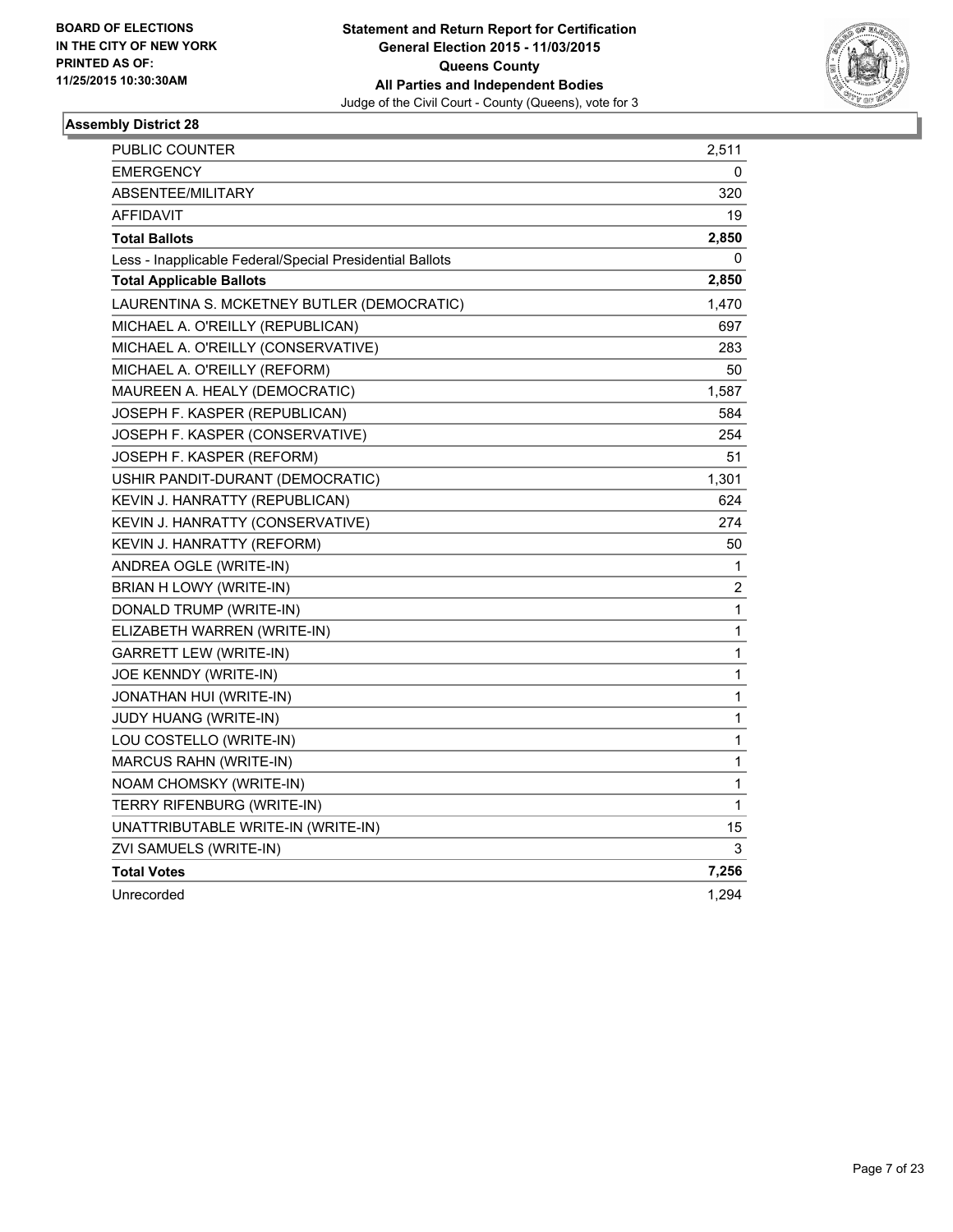

| PUBLIC COUNTER                                           | 4,251          |
|----------------------------------------------------------|----------------|
| <b>EMERGENCY</b>                                         | 0              |
| ABSENTEE/MILITARY                                        | 242            |
| <b>AFFIDAVIT</b>                                         | 41             |
| <b>Total Ballots</b>                                     | 4,534          |
| Less - Inapplicable Federal/Special Presidential Ballots | 0              |
| <b>Total Applicable Ballots</b>                          | 4,534          |
| LAURENTINA S. MCKETNEY BUTLER (DEMOCRATIC)               | 3,148          |
| MICHAEL A. O'REILLY (REPUBLICAN)                         | 211            |
| MICHAEL A. O'REILLY (CONSERVATIVE)                       | 57             |
| MICHAEL A. O'REILLY (REFORM)                             | 23             |
| MAUREEN A. HEALY (DEMOCRATIC)                            | 3,195          |
| JOSEPH F. KASPER (REPUBLICAN)                            | 167            |
| JOSEPH F. KASPER (CONSERVATIVE)                          | 41             |
| JOSEPH F. KASPER (REFORM)                                | 18             |
| USHIR PANDIT-DURANT (DEMOCRATIC)                         | 2,537          |
| KEVIN J. HANRATTY (REPUBLICAN)                           | 155            |
| KEVIN J. HANRATTY (CONSERVATIVE)                         | 60             |
| KEVIN J. HANRATTY (REFORM)                               | 20             |
| CATHERINE E SAUNDERS (WRITE-IN)                          | $\mathbf{1}$   |
| CHRISTINE CAMPBELL (WRITE-IN)                            | $\mathbf 1$    |
| DONALD WHITEHAND (WRITE-IN)                              | $\mathbf{1}$   |
| DONNIE WHITEHEAD (WRITE-IN)                              | 2              |
| JAMES SANDERS (WRITE-IN)                                 | $\mathbf{1}$   |
| JOHN W CRONIN (WRITE-IN)                                 | 3              |
| OSTER BRYAN (WRITE-IN)                                   | 2              |
| PERRY CAMPBELL (WRITE-IN)                                | $\mathbf{1}$   |
| SABINE FRENCH (WRITE-IN)                                 | $\overline{2}$ |
| UNATTRIBUTABLE WRITE-IN (WRITE-IN)                       | 8              |
| UNCOUNTED WRITE-IN PER STATUTE (WRITE-IN)                | 3              |
| <b>Total Votes</b>                                       | 9,657          |
| Unrecorded                                               | 3,945          |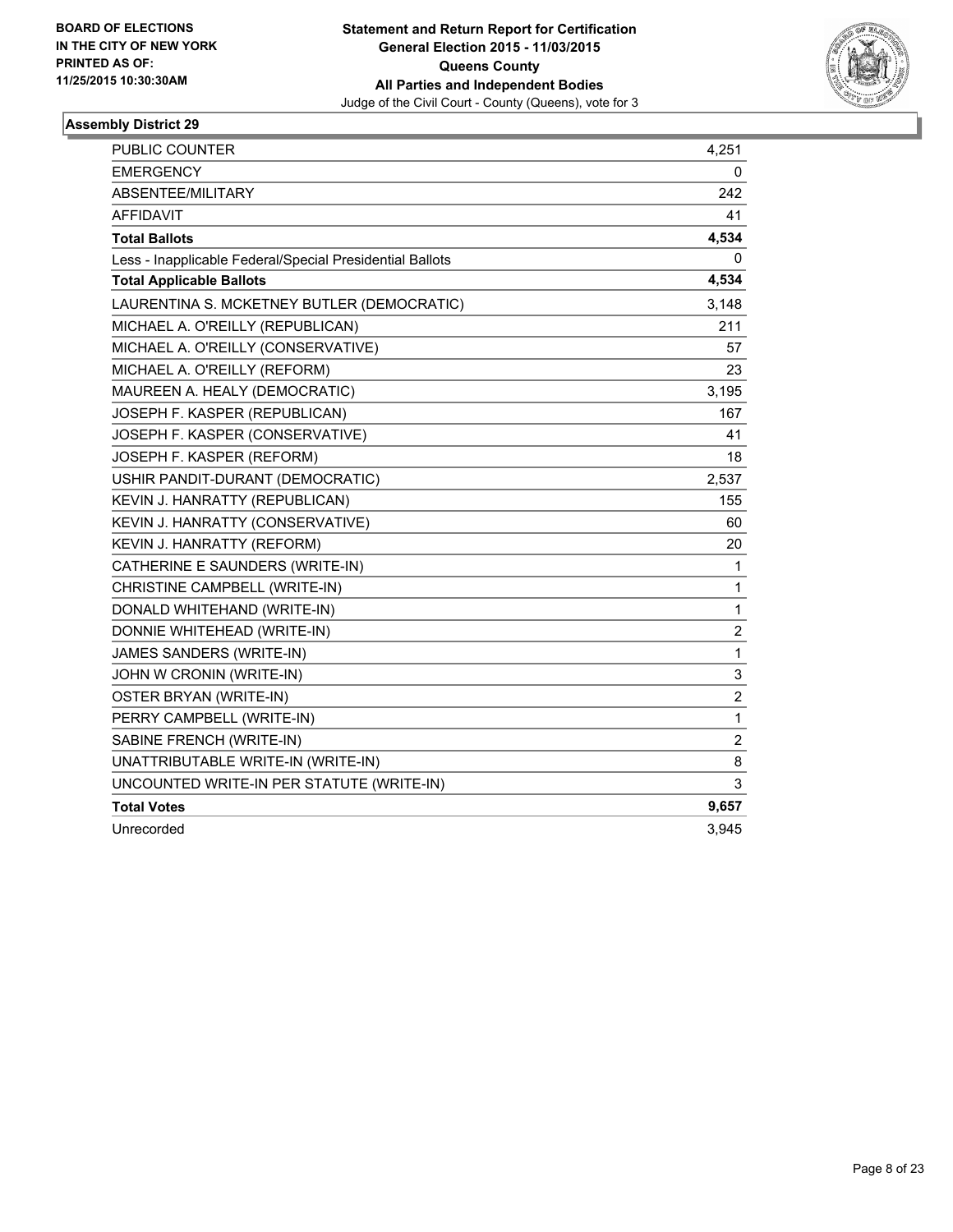

| <b>PUBLIC COUNTER</b>                                    | 2,289        |
|----------------------------------------------------------|--------------|
| <b>EMERGENCY</b>                                         | 0            |
| ABSENTEE/MILITARY                                        | 285          |
| <b>AFFIDAVIT</b>                                         | 18           |
| <b>Total Ballots</b>                                     | 2,592        |
| Less - Inapplicable Federal/Special Presidential Ballots | 0            |
| <b>Total Applicable Ballots</b>                          | 2,592        |
| LAURENTINA S. MCKETNEY BUTLER (DEMOCRATIC)               | 1,304        |
| MICHAEL A. O'REILLY (REPUBLICAN)                         | 639          |
| MICHAEL A. O'REILLY (CONSERVATIVE)                       | 254          |
| MICHAEL A. O'REILLY (REFORM)                             | 54           |
| MAUREEN A. HEALY (DEMOCRATIC)                            | 1,395        |
| JOSEPH F. KASPER (REPUBLICAN)                            | 543          |
| JOSEPH F. KASPER (CONSERVATIVE)                          | 213          |
| JOSEPH F. KASPER (REFORM)                                | 42           |
| USHIR PANDIT-DURANT (DEMOCRATIC)                         | 1,071        |
| KEVIN J. HANRATTY (REPUBLICAN)                           | 558          |
| KEVIN J. HANRATTY (CONSERVATIVE)                         | 244          |
| KEVIN J. HANRATTY (REFORM)                               | 52           |
| BRIANNA CASZATT (WRITE-IN)                               | 1            |
| <b>GAIL WATMAN (WRITE-IN)</b>                            | 1            |
| JAMES HONG (WRITE-IN)                                    | $\mathbf{1}$ |
| KRISTIN GANGONE (WRITE-IN)                               | 1            |
| MILDRED T. KURZAWA (WRITE-IN)                            | 3            |
| PAUL SALOW (WRITE-IN)                                    | 1            |
| PETER VALLONE JR. (WRITE-IN)                             | 1            |
| RAYMOND GEE (WRITE-IN)                                   | 3            |
| SZE CHUEN (WRITE-IN)                                     | 1            |
| TARA GLASSER (WRITE-IN)                                  | 1            |
| UNATTRIBUTABLE WRITE-IN (WRITE-IN)                       | 6            |
| <b>Total Votes</b>                                       | 6,389        |
| Unrecorded                                               | 1,387        |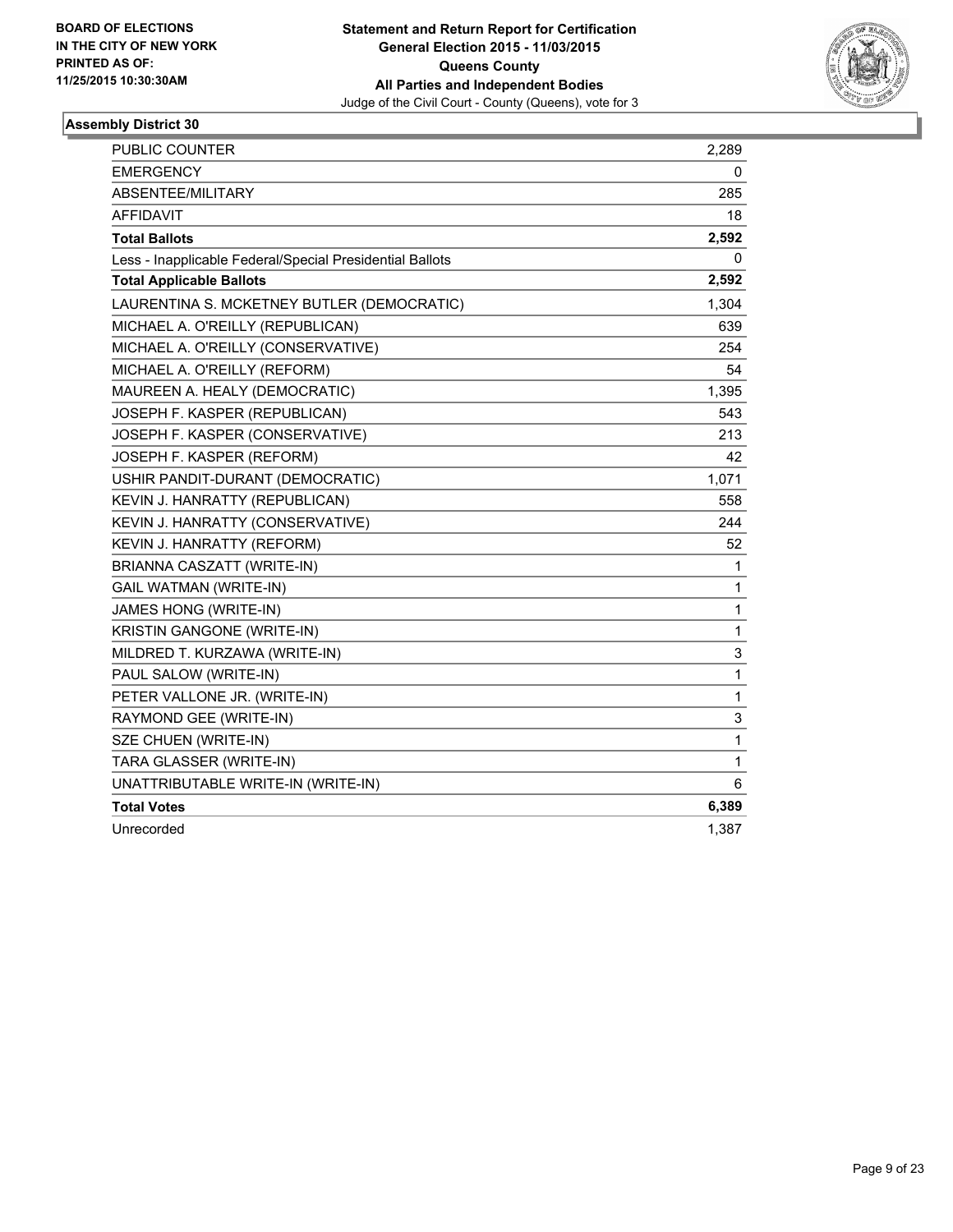

| <b>PUBLIC COUNTER</b>                                    | 2,137          |
|----------------------------------------------------------|----------------|
| <b>EMERGENCY</b>                                         | 0              |
| ABSENTEE/MILITARY                                        | 174            |
| <b>AFFIDAVIT</b>                                         | 25             |
| <b>Total Ballots</b>                                     | 2,336          |
| Less - Inapplicable Federal/Special Presidential Ballots | 0              |
| <b>Total Applicable Ballots</b>                          | 2,336          |
| LAURENTINA S. MCKETNEY BUTLER (DEMOCRATIC)               | 1,532          |
| MICHAEL A. O'REILLY (REPUBLICAN)                         | 156            |
| MICHAEL A. O'REILLY (CONSERVATIVE)                       | 48             |
| MICHAEL A. O'REILLY (REFORM)                             | 24             |
| MAUREEN A. HEALY (DEMOCRATIC)                            | 1,564          |
| JOSEPH F. KASPER (REPUBLICAN)                            | 159            |
| JOSEPH F. KASPER (CONSERVATIVE)                          | 44             |
| JOSEPH F. KASPER (REFORM)                                | 36             |
| USHIR PANDIT-DURANT (DEMOCRATIC)                         | 1,242          |
| KEVIN J. HANRATTY (REPUBLICAN)                           | 125            |
| KEVIN J. HANRATTY (CONSERVATIVE)                         | 50             |
| KEVIN J. HANRATTY (REFORM)                               | 20             |
| ANTOINE MURRAY (WRITE-IN)                                | 1              |
| <b>BISHME ALLAH (WRITE-IN)</b>                           | 1              |
| <b>GEORGE SAMUEL (WRITE-IN)</b>                          | 3              |
| UNATTRIBUTABLE WRITE-IN (WRITE-IN)                       | $\overline{7}$ |
| UNCOUNTED WRITE-IN PER STATUTE (WRITE-IN)                | 1              |
| W.E. DUIE (WRITE-IN)                                     | 3              |
| <b>Total Votes</b>                                       | 5,016          |
| Unrecorded                                               | 1.992          |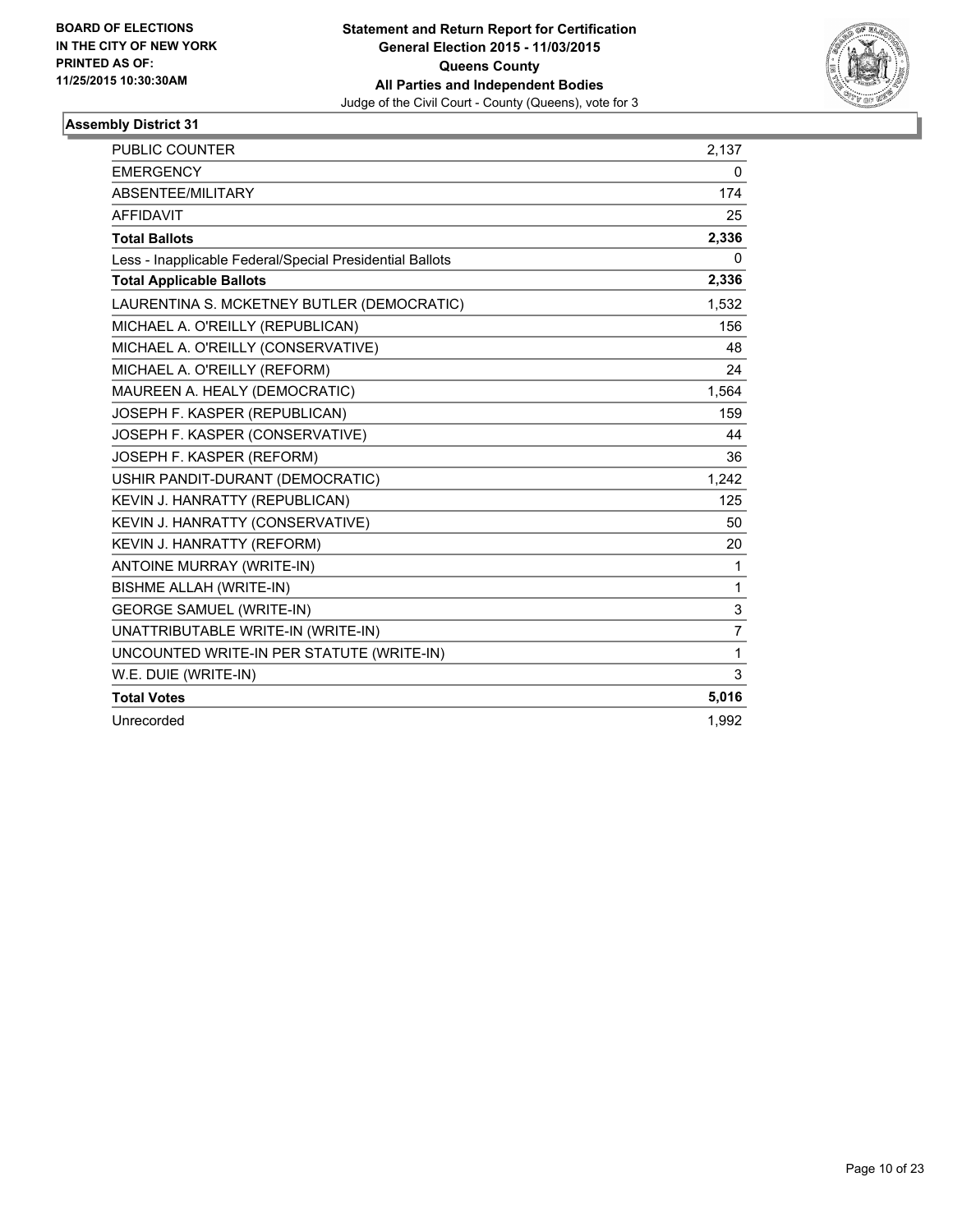

| <b>PUBLIC COUNTER</b>                                    | 2,801          |
|----------------------------------------------------------|----------------|
| <b>EMERGENCY</b>                                         | 0              |
| <b>ABSENTEE/MILITARY</b>                                 | 193            |
| <b>AFFIDAVIT</b>                                         | 29             |
| <b>Total Ballots</b>                                     | 3,023          |
| Less - Inapplicable Federal/Special Presidential Ballots | 0              |
| <b>Total Applicable Ballots</b>                          | 3,023          |
| LAURENTINA S. MCKETNEY BUTLER (DEMOCRATIC)               | 2,221          |
| MICHAEL A. O'REILLY (REPUBLICAN)                         | 91             |
| MICHAEL A. O'REILLY (CONSERVATIVE)                       | 33             |
| MICHAEL A. O'REILLY (REFORM)                             | 29             |
| MAUREEN A. HEALY (DEMOCRATIC)                            | 2,168          |
| JOSEPH F. KASPER (REPUBLICAN)                            | 97             |
| JOSEPH F. KASPER (CONSERVATIVE)                          | 33             |
| JOSEPH F. KASPER (REFORM)                                | 17             |
| USHIR PANDIT-DURANT (DEMOCRATIC)                         | 1,696          |
| KEVIN J. HANRATTY (REPUBLICAN)                           | 78             |
| KEVIN J. HANRATTY (CONSERVATIVE)                         | 28             |
| KEVIN J. HANRATTY (REFORM)                               | 22             |
| <b>BRUCE COPNEY (WRITE-IN)</b>                           | 3              |
| DEBRA D WEB (WRITE-IN)                                   | 1              |
| <b>MAURICE MUIR (WRITE-IN)</b>                           | $\overline{2}$ |
| MUNIR AVERY (WRITE-IN)                                   | 1              |
| NICOLE DORAN (WRITE-IN)                                  | 1              |
| SHELLY JACKSON (WRITE-IN)                                | 1              |
| STEPHEN WILLIAMS (WRITE-IN)                              | 1              |
| UNATTRIBUTABLE WRITE-IN (WRITE-IN)                       | 1              |
| UNCOUNTED WRITE-IN PER STATUTE (WRITE-IN)                | 1              |
| <b>Total Votes</b>                                       | 6,525          |
| Unrecorded                                               | 2,544          |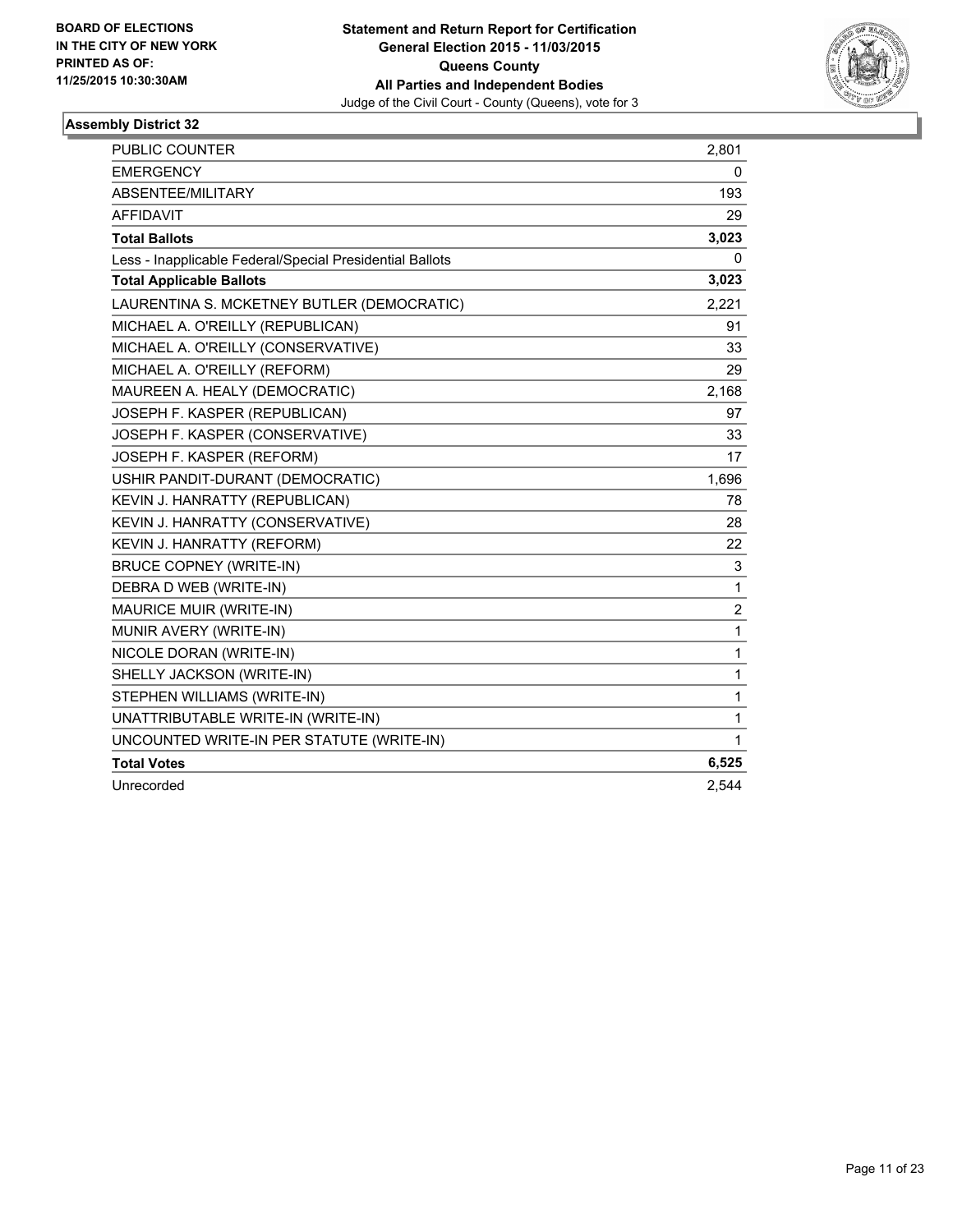

| PUBLIC COUNTER                                           | 5,644                   |
|----------------------------------------------------------|-------------------------|
| EMERGENCY                                                | 0                       |
| ABSENTEE/MILITARY                                        | 232                     |
| <b>AFFIDAVIT</b>                                         | 20                      |
| <b>Total Ballots</b>                                     | 5,896                   |
| Less - Inapplicable Federal/Special Presidential Ballots | 0                       |
| <b>Total Applicable Ballots</b>                          | 5,896                   |
| LAURENTINA S. MCKETNEY BUTLER (DEMOCRATIC)               | 3,243                   |
| MICHAEL A. O'REILLY (REPUBLICAN)                         | 1,058                   |
| MICHAEL A. O'REILLY (CONSERVATIVE)                       | 378                     |
| MICHAEL A. O'REILLY (REFORM)                             | 84                      |
| MAUREEN A. HEALY (DEMOCRATIC)                            | 3,437                   |
| JOSEPH F. KASPER (REPUBLICAN)                            | 870                     |
| JOSEPH F. KASPER (CONSERVATIVE)                          | 289                     |
| JOSEPH F. KASPER (REFORM)                                | 64                      |
| USHIR PANDIT-DURANT (DEMOCRATIC)                         | 2,701                   |
| KEVIN J. HANRATTY (REPUBLICAN)                           | 950                     |
| KEVIN J. HANRATTY (CONSERVATIVE)                         | 334                     |
| KEVIN J. HANRATTY (REFORM)                               | 71                      |
| AHMAD SALADAT (WRITE-IN)                                 | 3                       |
| DARNELL LYLE (WRITE-IN)                                  | 1                       |
| DAVID SERGE (WRITE-IN)                                   | 3                       |
| DONEL DAVIS (WRITE-IN)                                   | 3                       |
| DONNIE WHITEHEAD (WRITE-IN)                              | 1                       |
| HAROLD BELIZARE (WRITE-IN)                               | 1                       |
| JEFFREY DILLION (WRITE-IN)                               | 1                       |
| JO- ANN FLOYD WHITEHEAD (WRITE-IN)                       | 1                       |
| JOCELY NE LINDOR (WRITE-IN)                              | 1                       |
| JOSEPH MARTHONE (WRITE-IN)                               | $\overline{\mathbf{c}}$ |
| KEVIN H. SATTERFIELD (WRITE-IN)                          | 1                       |
| LEANDRE JOHN (WRITE-IN)                                  | 1                       |
| OSTER BRYAN (WRITE-IN)                                   | 1                       |
| RUTH CAMPBELL (WRITE-IN)                                 | 1                       |
| TERRYL EBONY DE MENDONCA (WRITE-IN)                      | 1                       |
| UNATTRIBUTABLE WRITE-IN (WRITE-IN)                       | 8                       |
| <b>Total Votes</b>                                       | 13,509                  |
| Unrecorded                                               | 4,179                   |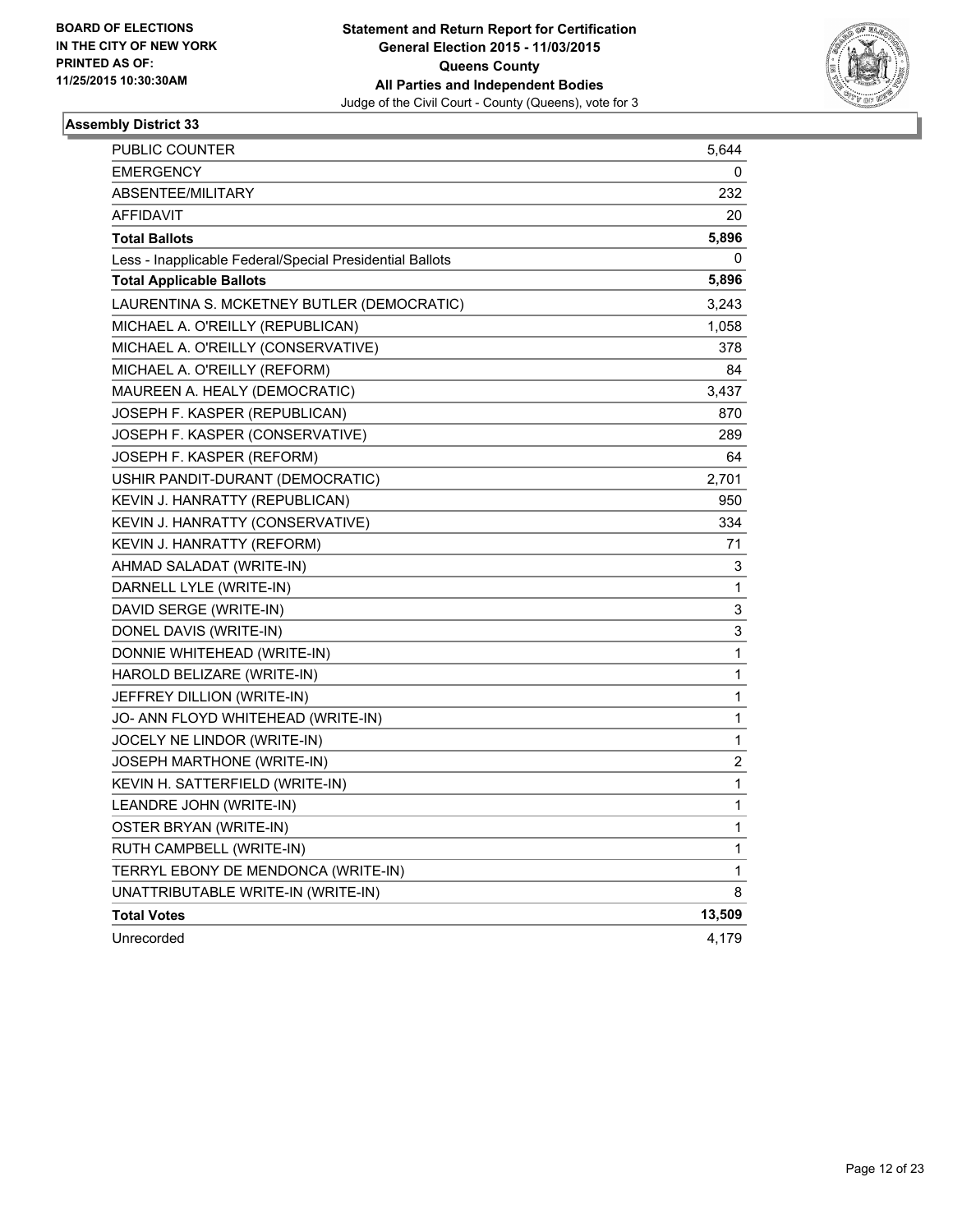

| <b>PUBLIC COUNTER</b>                                    | 2,034 |
|----------------------------------------------------------|-------|
| <b>EMERGENCY</b>                                         | 0     |
| ABSENTEE/MILITARY                                        | 151   |
| <b>AFFIDAVIT</b>                                         | 19    |
| <b>Total Ballots</b>                                     | 2,204 |
| Less - Inapplicable Federal/Special Presidential Ballots | 0     |
| <b>Total Applicable Ballots</b>                          | 2,204 |
| LAURENTINA S. MCKETNEY BUTLER (DEMOCRATIC)               | 1,345 |
| MICHAEL A. O'REILLY (REPUBLICAN)                         | 306   |
| MICHAEL A. O'REILLY (CONSERVATIVE)                       | 107   |
| MICHAEL A. O'REILLY (REFORM)                             | 37    |
| MAUREEN A. HEALY (DEMOCRATIC)                            | 1,363 |
| JOSEPH F. KASPER (REPUBLICAN)                            | 280   |
| JOSEPH F. KASPER (CONSERVATIVE)                          | 92    |
| JOSEPH F. KASPER (REFORM)                                | 33    |
| USHIR PANDIT-DURANT (DEMOCRATIC)                         | 1,079 |
| KEVIN J. HANRATTY (REPUBLICAN)                           | 273   |
| KEVIN J. HANRATTY (CONSERVATIVE)                         | 89    |
| KEVIN J. HANRATTY (REFORM)                               | 39    |
| BERNIE SANDERS (WRITE-IN)                                | 1     |
| FERINAND MARCOS (WRITE-IN)                               | 1     |
| <b>GERRY MANDER (WRITE-IN)</b>                           | 1     |
| KARINA ALOMAR (WRITE-IN)                                 | 1     |
| MARC LEAVITT (WRITE-IN)                                  | 1     |
| MICAH KWASNIK (WRITE-IN)                                 | 3     |
| UNATTRIBUTABLE WRITE-IN (WRITE-IN)                       | 3     |
| UNCOUNTED WRITE-IN PER STATUTE (WRITE-IN)                | 1     |
| <b>Total Votes</b>                                       | 5,055 |
| Unrecorded                                               | 1,557 |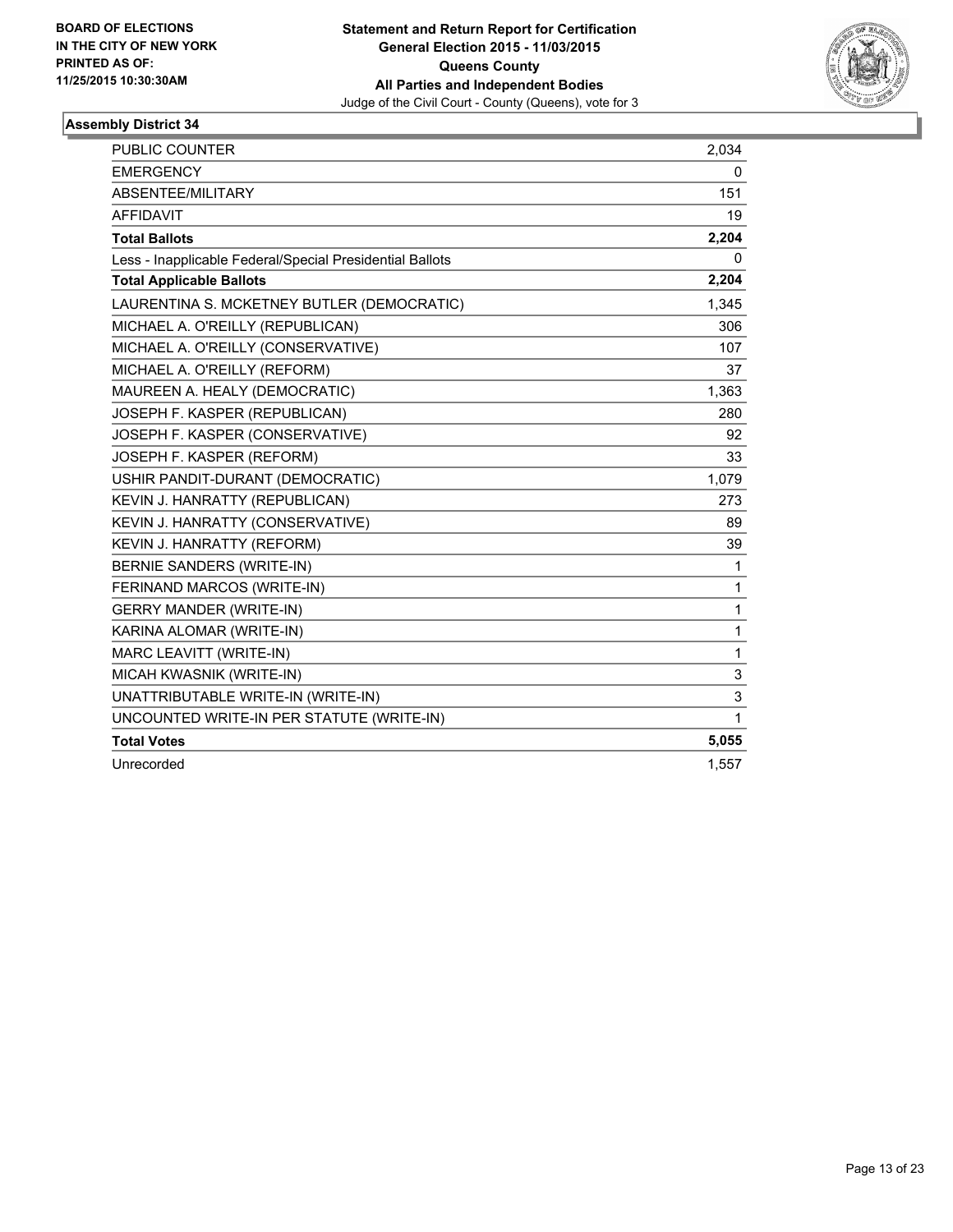

| <b>PUBLIC COUNTER</b>                                    | 1,787 |
|----------------------------------------------------------|-------|
| <b>EMERGENCY</b>                                         | 0     |
| ABSENTEE/MILITARY                                        | 307   |
| <b>AFFIDAVIT</b>                                         | 24    |
| <b>Total Ballots</b>                                     | 2,118 |
| Less - Inapplicable Federal/Special Presidential Ballots | 0     |
| <b>Total Applicable Ballots</b>                          | 2,118 |
| LAURENTINA S. MCKETNEY BUTLER (DEMOCRATIC)               | 1,409 |
| MICHAEL A. O'REILLY (REPUBLICAN)                         | 232   |
| MICHAEL A. O'REILLY (CONSERVATIVE)                       | 56    |
| MICHAEL A. O'REILLY (REFORM)                             | 19    |
| MAUREEN A. HEALY (DEMOCRATIC)                            | 1,410 |
| JOSEPH F. KASPER (REPUBLICAN)                            | 193   |
| JOSEPH F. KASPER (CONSERVATIVE)                          | 47    |
| JOSEPH F. KASPER (REFORM)                                | 16    |
| USHIR PANDIT-DURANT (DEMOCRATIC)                         | 1,149 |
| KEVIN J. HANRATTY (REPUBLICAN)                           | 192   |
| KEVIN J. HANRATTY (CONSERVATIVE)                         | 44    |
| <b>KEVIN J. HANRATTY (REFORM)</b>                        | 20    |
| ANTWAVN GAVINS (WRITE-IN)                                | 1     |
| CHARLES C. SMALL III (WRITE-IN)                          | 3     |
| DONALD TRUMP (WRITE-IN)                                  | 6     |
| MARK J. BIBLIS (WRITE-IN)                                | 3     |
| UNATTRIBUTABLE WRITE-IN (WRITE-IN)                       | 11    |
| <b>Total Votes</b>                                       | 4,811 |
| Unrecorded                                               | 1,543 |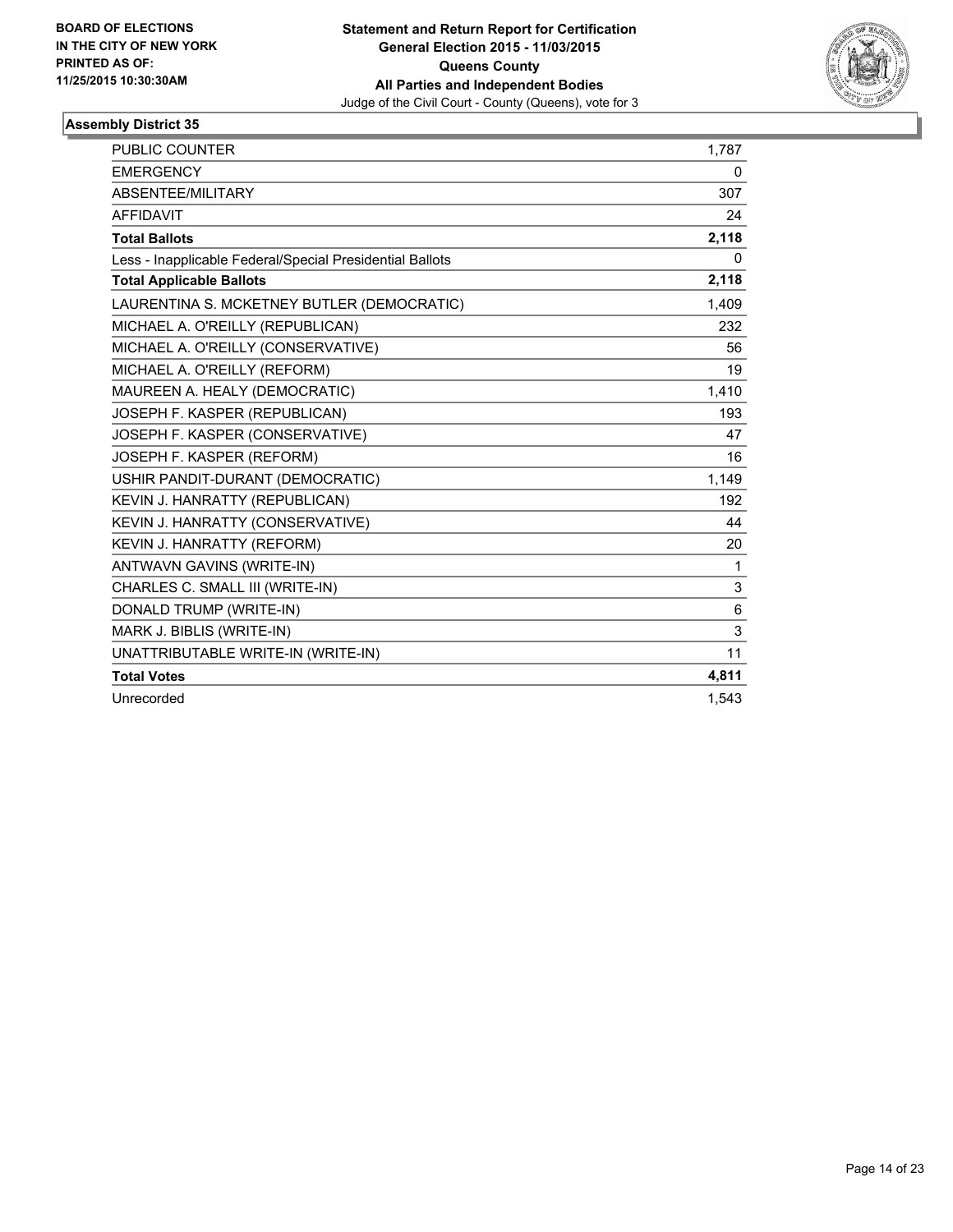

| PUBLIC COUNTER                                           | 2,233 |
|----------------------------------------------------------|-------|
| <b>EMERGENCY</b>                                         | 0     |
| ABSENTEE/MILITARY                                        | 153   |
| <b>AFFIDAVIT</b>                                         | 23    |
| <b>Total Ballots</b>                                     | 2,409 |
| Less - Inapplicable Federal/Special Presidential Ballots | 0     |
| <b>Total Applicable Ballots</b>                          | 2,409 |
| LAURENTINA S. MCKETNEY BUTLER (DEMOCRATIC)               | 1,504 |
| MICHAEL A. O'REILLY (REPUBLICAN)                         | 360   |
| MICHAEL A. O'REILLY (CONSERVATIVE)                       | 140   |
| MICHAEL A. O'REILLY (REFORM)                             | 56    |
| MAUREEN A. HEALY (DEMOCRATIC)                            | 1,543 |
| JOSEPH F. KASPER (REPUBLICAN)                            | 294   |
| JOSEPH F. KASPER (CONSERVATIVE)                          | 120   |
| JOSEPH F. KASPER (REFORM)                                | 36    |
| USHIR PANDIT-DURANT (DEMOCRATIC)                         | 1,288 |
| KEVIN J. HANRATTY (REPUBLICAN)                           | 309   |
| KEVIN J. HANRATTY (CONSERVATIVE)                         | 132.  |
| KEVIN J. HANRATTY (REFORM)                               | 49    |
| ADAM JONES (WRITE-IN)                                    | 1     |
| ALEX ANGELA (WRITE-IN)                                   | 1     |
| ALICE ABAGIV (WRITE-IN)                                  | 1     |
| ANNE MARIE LEE (WRITE-IN)                                | 1     |
| ANTHONY ALLICOLK (WRITE-IN)                              | 1     |
| ANTHONY PAPPAS (WRITE-IN)                                | 1     |
| ARAVELLA SIMOTAS (WRITE-IN)                              | 1     |
| <b>BOB MARLEY (WRITE-IN)</b>                             | 1     |
| BURIM NAMANI (WRITE-IN)                                  | 1     |
| CHRISTOPHER WALTER STRUNGIS (WRITE-IN)                   | 1     |
| DAN HALLORAN (WRITE-IN)                                  | 1     |
| MALCOLM SMITH (WRITE-IN)                                 | 1     |
| PETER VALLONE JR. (WRITE-IN)                             | 1     |
| STEVEN M DAMPSY (WRITE-IN)                               | 1     |
| UNATTRIBUTABLE WRITE-IN (WRITE-IN)                       | 9     |
| UNCOUNTED WRITE-IN PER STATUTE (WRITE-IN)                | 3     |
| VINCE TABONE (WRITE-IN)                                  | 1     |
| <b>Total Votes</b>                                       | 5,858 |
| Unrecorded                                               | 1,369 |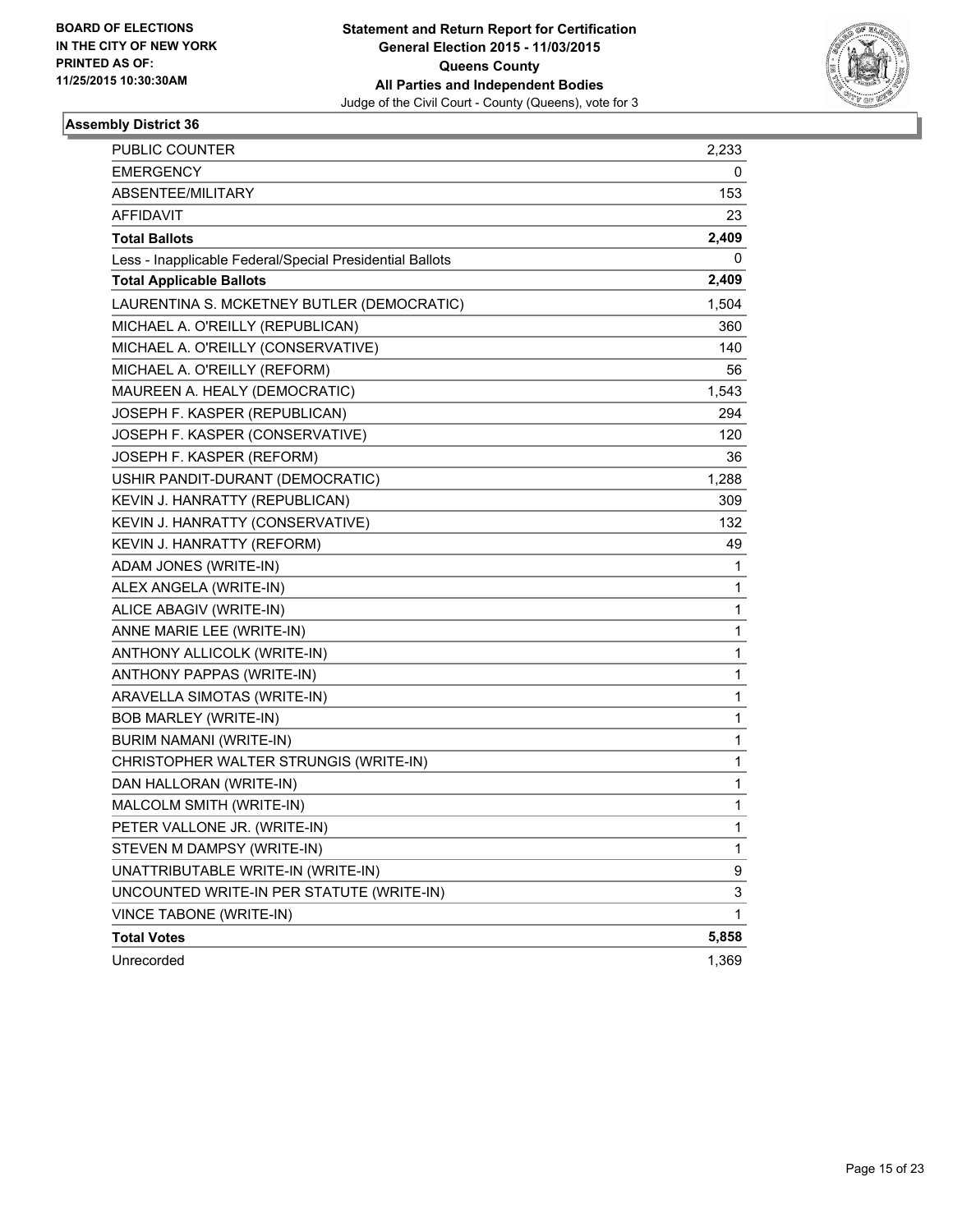

| <b>PUBLIC COUNTER</b>                                    | 2,382 |
|----------------------------------------------------------|-------|
| EMERGENCY                                                | 0     |
| ABSENTEE/MILITARY                                        | 119   |
| <b>AFFIDAVIT</b>                                         | 41    |
| <b>Total Ballots</b>                                     | 2,542 |
| Less - Inapplicable Federal/Special Presidential Ballots | 0     |
| <b>Total Applicable Ballots</b>                          | 2,542 |
| LAURENTINA S. MCKETNEY BUTLER (DEMOCRATIC)               | 1,627 |
| MICHAEL A. O'REILLY (REPUBLICAN)                         | 305   |
| MICHAEL A. O'REILLY (CONSERVATIVE)                       | 112   |
| MICHAEL A. O'REILLY (REFORM)                             | 58    |
| MAUREEN A. HEALY (DEMOCRATIC)                            | 1,669 |
| JOSEPH F. KASPER (REPUBLICAN)                            | 255   |
| JOSEPH F. KASPER (CONSERVATIVE)                          | 85    |
| JOSEPH F. KASPER (REFORM)                                | 49    |
| USHIR PANDIT-DURANT (DEMOCRATIC)                         | 1,300 |
| KEVIN J. HANRATTY (REPUBLICAN)                           | 256   |
| KEVIN J. HANRATTY (CONSERVATIVE)                         | 96    |
| KEVIN J. HANRATTY (REFORM)                               | 62    |
| ADAM S. LIBOVE (WRITE-IN)                                | 1     |
| EDWARD ORBACH (WRITE-IN)                                 | 1     |
| EUGENE RHEE (WRITE-IN)                                   | 3     |
| <b>GARY LONDIS (WRITE-IN)</b>                            | 1     |
| <b>GRACE JANL (WRITE-IN)</b>                             | 1     |
| HERNAN JANL (WRITE-IN)                                   | 1     |
| MARY LOU SMITH (WRITE-IN)                                | 1     |
| PAUL BROWN (WRITE-IN)                                    | 1     |
| SAM ABLE (WRITE-IN)                                      | 1     |
| SHIRLEY LIMONGI (WRITE-IN)                               | 3     |
| UNATTRIBUTABLE WRITE-IN (WRITE-IN)                       | 8     |
| UNCOUNTED WRITE-IN PER STATUTE (WRITE-IN)                | 3     |
| WALTER IWACHIW (WRITE-IN)                                | 3     |
| <b>Total Votes</b>                                       | 5,902 |
| Unrecorded                                               | 1,724 |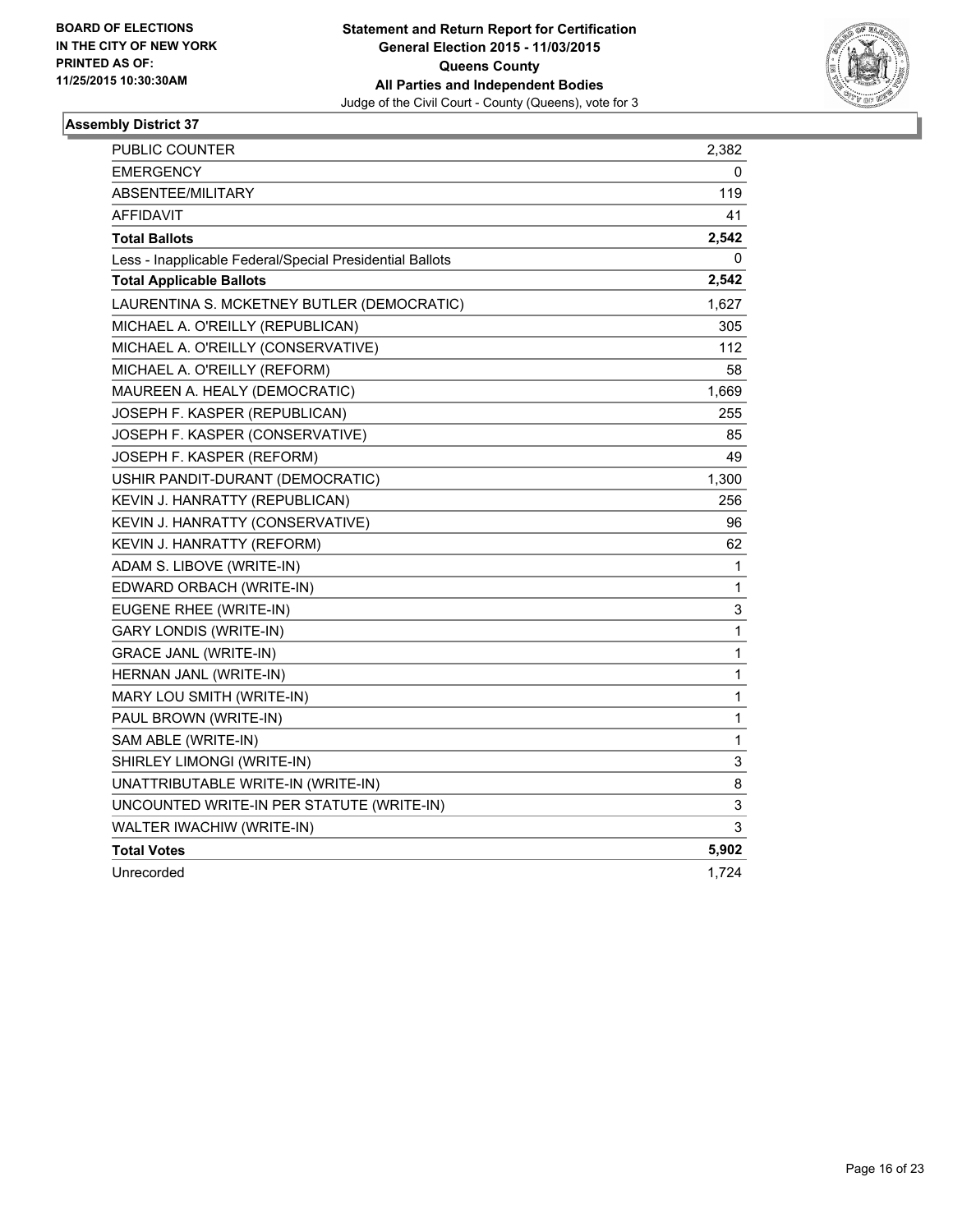

| <b>PUBLIC COUNTER</b>                                    | 1,648 |
|----------------------------------------------------------|-------|
| <b>EMERGENCY</b>                                         | 0     |
| ABSENTEE/MILITARY                                        | 99    |
| <b>AFFIDAVIT</b>                                         | 22    |
| <b>Total Ballots</b>                                     | 1,769 |
| Less - Inapplicable Federal/Special Presidential Ballots | 0     |
| <b>Total Applicable Ballots</b>                          | 1,769 |
| LAURENTINA S. MCKETNEY BUTLER (DEMOCRATIC)               | 947   |
| MICHAEL A. O'REILLY (REPUBLICAN)                         | 352   |
| MICHAEL A. O'REILLY (CONSERVATIVE)                       | 161   |
| MICHAEL A. O'REILLY (REFORM)                             | 33    |
| MAUREEN A. HEALY (DEMOCRATIC)                            | 990   |
| JOSEPH F. KASPER (REPUBLICAN)                            | 301   |
| JOSEPH F. KASPER (CONSERVATIVE)                          | 149   |
| JOSEPH F. KASPER (REFORM)                                | 23    |
| USHIR PANDIT-DURANT (DEMOCRATIC)                         | 770   |
| KEVIN J. HANRATTY (REPUBLICAN)                           | 299   |
| KEVIN J. HANRATTY (CONSERVATIVE)                         | 167   |
| KEVIN J. HANRATTY (REFORM)                               | 27    |
| ANDY KIRKYLA (WRITE-IN)                                  | 1     |
| KIMBERLEY FOGAL (WRITE-IN)                               | 3     |
| UNATTRIBUTABLE WRITE-IN (WRITE-IN)                       | 6     |
| UNCOUNTED WRITE-IN PER STATUTE (WRITE-IN)                | 3     |
| WILLIAM S NEAL (WRITE-IN)                                | 1     |
| <b>Total Votes</b>                                       | 4,233 |
| Unrecorded                                               | 1,074 |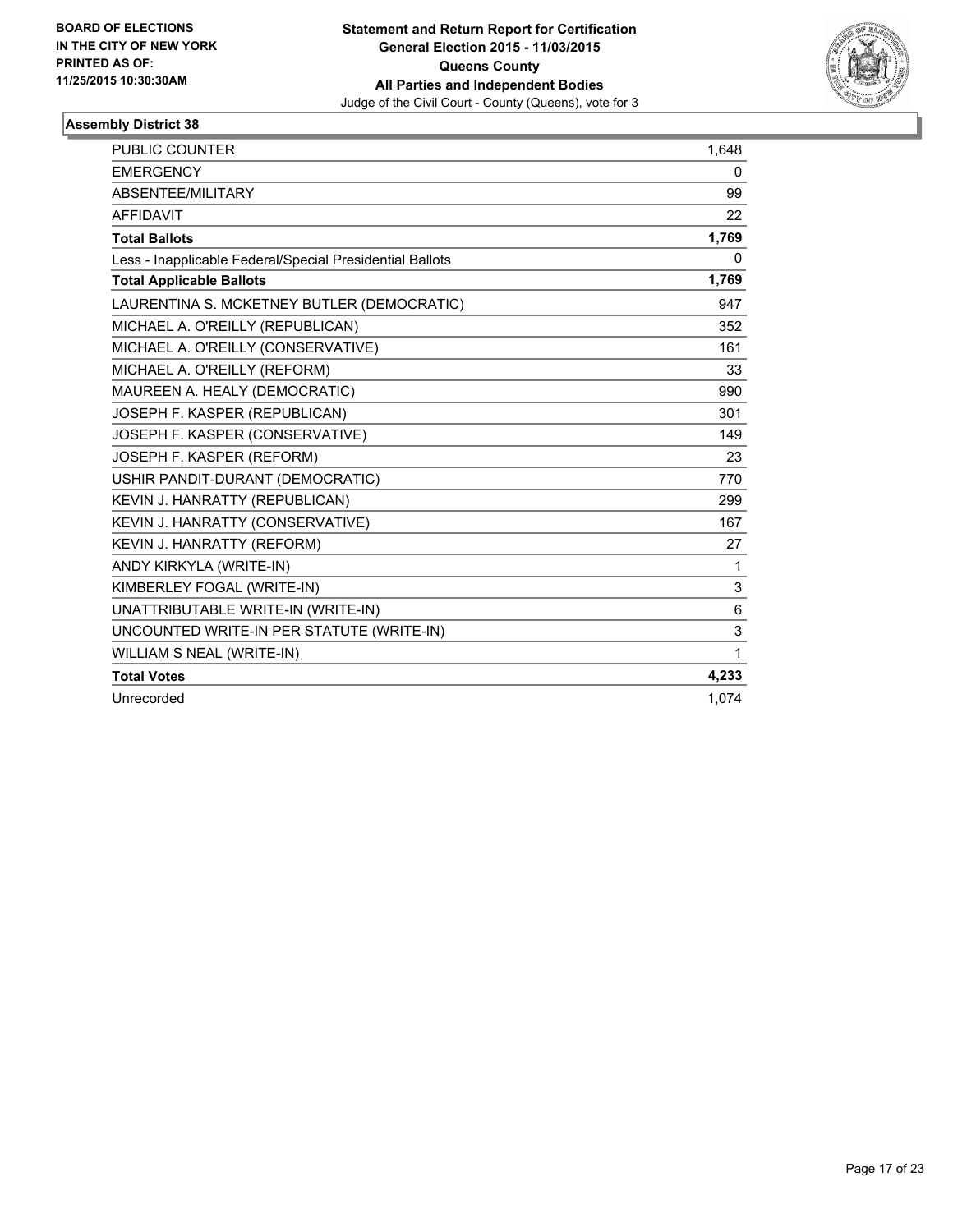

| <b>PUBLIC COUNTER</b>                                    | 1,692        |
|----------------------------------------------------------|--------------|
| <b>EMERGENCY</b>                                         | 0            |
| <b>ABSENTEE/MILITARY</b>                                 | 83           |
| <b>AFFIDAVIT</b>                                         | 26           |
| <b>Total Ballots</b>                                     | 1,801        |
| Less - Inapplicable Federal/Special Presidential Ballots | $\mathbf{0}$ |
| <b>Total Applicable Ballots</b>                          | 1,801        |
| LAURENTINA S. MCKETNEY BUTLER (DEMOCRATIC)               | 1,136        |
| MICHAEL A. O'REILLY (REPUBLICAN)                         | 255          |
| MICHAEL A. O'REILLY (CONSERVATIVE)                       | 57           |
| MICHAEL A. O'REILLY (REFORM)                             | 19           |
| MAUREEN A. HEALY (DEMOCRATIC)                            | 1,094        |
| JOSEPH F. KASPER (REPUBLICAN)                            | 210          |
| JOSEPH F. KASPER (CONSERVATIVE)                          | 47           |
| JOSEPH F. KASPER (REFORM)                                | 27           |
| USHIR PANDIT-DURANT (DEMOCRATIC)                         | 859          |
| KEVIN J. HANRATTY (REPUBLICAN)                           | 208          |
| KEVIN J. HANRATTY (CONSERVATIVE)                         | 53           |
| KEVIN J. HANRATTY (REFORM)                               | 21           |
| LEIGH CHENG (WRITE-IN)                                   | 1            |
| MICHAEL GOLDMAN (WRITE-IN)                               | 1            |
| NICHOLAS BAIS (WRITE-IN)                                 | 1            |
| UNATTRIBUTABLE WRITE-IN (WRITE-IN)                       | 6            |
| <b>Total Votes</b>                                       | 3,995        |
| Unrecorded                                               | 1.408        |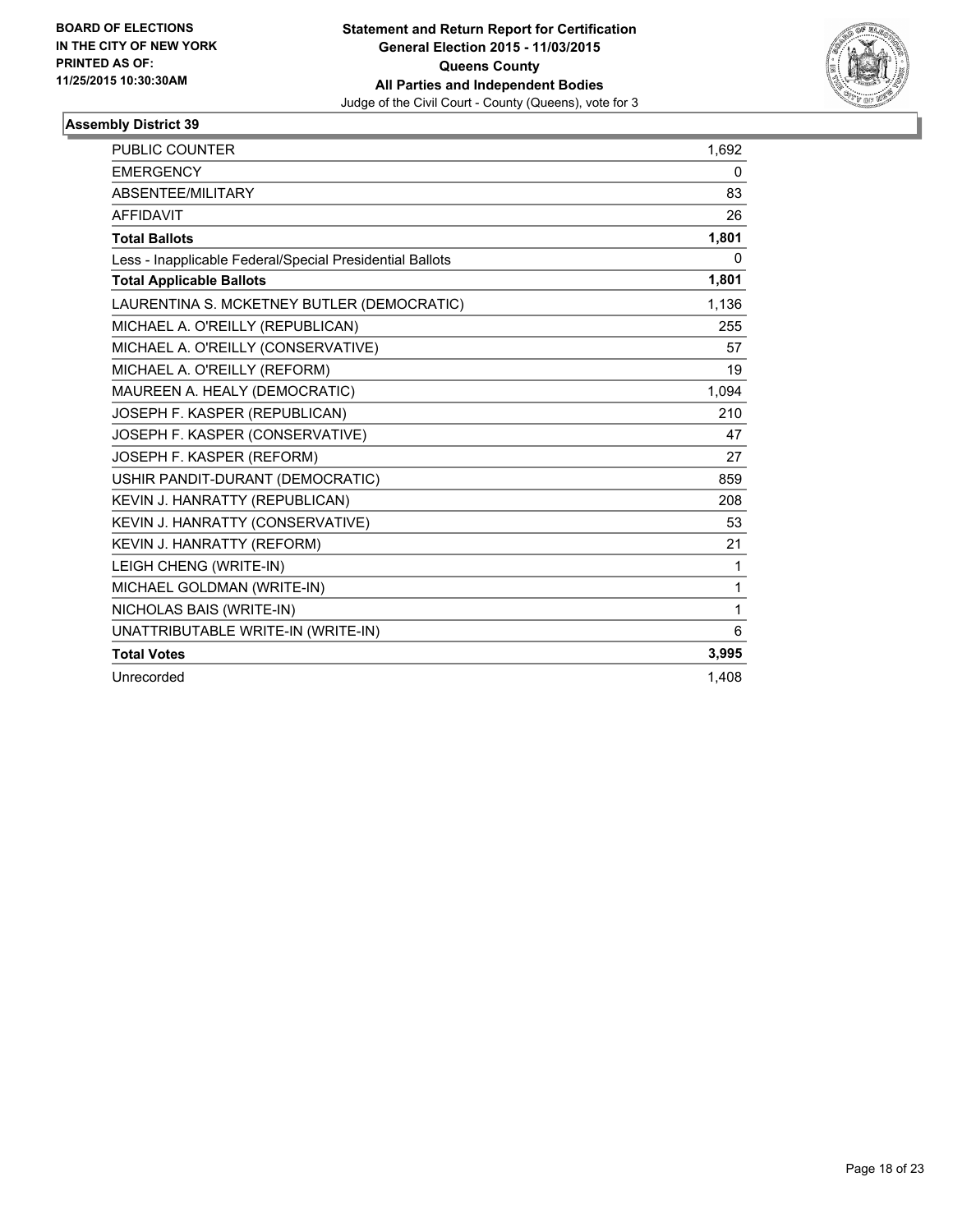

| PUBLIC COUNTER                                           | 1,933 |
|----------------------------------------------------------|-------|
| <b>EMERGENCY</b>                                         | 0     |
| ABSENTEE/MILITARY                                        | 164   |
| <b>AFFIDAVIT</b>                                         | 14    |
| <b>Total Ballots</b>                                     | 2,111 |
| Less - Inapplicable Federal/Special Presidential Ballots | 0     |
| <b>Total Applicable Ballots</b>                          | 2,111 |
| LAURENTINA S. MCKETNEY BUTLER (DEMOCRATIC)               | 1,183 |
| MICHAEL A. O'REILLY (REPUBLICAN)                         | 475   |
| MICHAEL A. O'REILLY (CONSERVATIVE)                       | 133   |
| MICHAEL A. O'REILLY (REFORM)                             | 33    |
| MAUREEN A. HEALY (DEMOCRATIC)                            | 1,212 |
| JOSEPH F. KASPER (REPUBLICAN)                            | 414   |
| JOSEPH F. KASPER (CONSERVATIVE)                          | 128   |
| JOSEPH F. KASPER (REFORM)                                | 18    |
| USHIR PANDIT-DURANT (DEMOCRATIC)                         | 956   |
| KEVIN J. HANRATTY (REPUBLICAN)                           | 395   |
| KEVIN J. HANRATTY (CONSERVATIVE)                         | 126   |
| KEVIN J. HANRATTY (REFORM)                               | 30    |
| MEEK MILL (WRITE-IN)                                     | 1     |
| UNATTRIBUTABLE WRITE-IN (WRITE-IN)                       | 4     |
| UNCOUNTED WRITE-IN PER STATUTE (WRITE-IN)                | 1     |
| <b>Total Votes</b>                                       | 5,109 |
| Unrecorded                                               | 1,224 |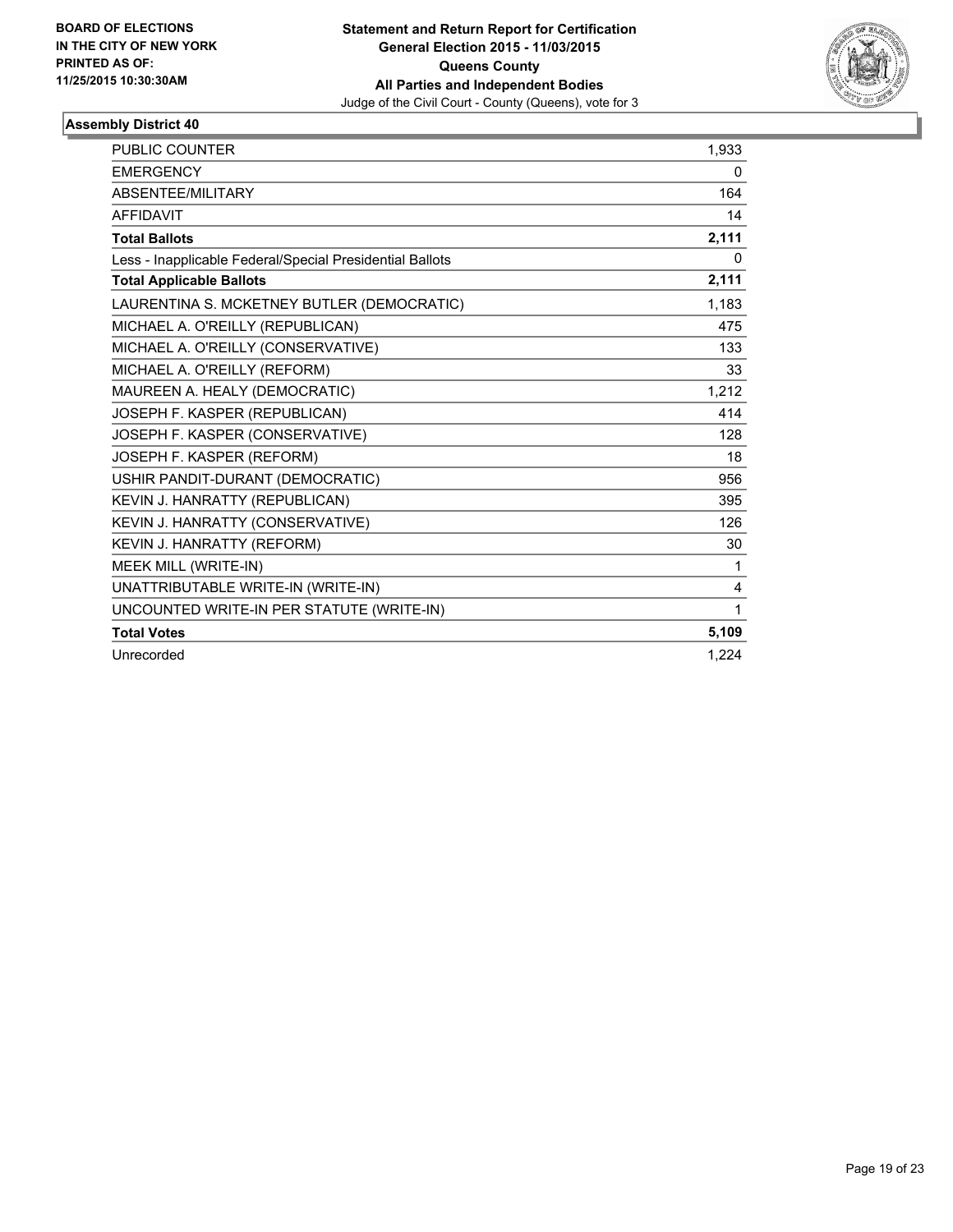

| <b>PUBLIC COUNTER</b>                                    | 51,528         |
|----------------------------------------------------------|----------------|
| <b>EMERGENCY</b>                                         | 0              |
| ABSENTEE/MILITARY                                        | 4,300          |
| <b>AFFIDAVIT</b>                                         | 455            |
| <b>Total Ballots</b>                                     | 56,283         |
| Less - Inapplicable Federal/Special Presidential Ballots | 0              |
| <b>Total Applicable Ballots</b>                          | 56,283         |
| LAURENTINA S. MCKETNEY BUTLER (DEMOCRATIC)               | 31,913         |
| MICHAEL A. O'REILLY (REPUBLICAN)                         | 10,055         |
| MICHAEL A. O'REILLY (CONSERVATIVE)                       | 3,640          |
| MICHAEL A. O'REILLY (REFORM)                             | 850            |
| MAUREEN A. HEALY (DEMOCRATIC)                            | 33,238         |
| JOSEPH F. KASPER (REPUBLICAN)                            | 8,635          |
| JOSEPH F. KASPER (CONSERVATIVE)                          | 3,111          |
| JOSEPH F. KASPER (REFORM)                                | 711            |
| USHIR PANDIT-DURANT (DEMOCRATIC)                         | 26,099         |
| KEVIN J. HANRATTY (REPUBLICAN)                           | 8,778          |
| KEVIN J. HANRATTY (CONSERVATIVE)                         | 3,422          |
| KEVIN J. HANRATTY (REFORM)                               | 827            |
| ADAM JONES (WRITE-IN)                                    | 1              |
| ADAM PERNY (WRITE-IN)                                    | 1              |
| ADAM S. LIBOVE (WRITE-IN)                                | 1              |
| AHMAD SALADAT (WRITE-IN)                                 | 3              |
| ALAN GORDON (WRITE-IN)                                   | 1              |
| ALEX ANGELA (WRITE-IN)                                   | 1              |
| ALICE ABAGIV (WRITE-IN)                                  | 1              |
| ALICIA WILSON (WRITE-IN)                                 | 1              |
| ALTON MADDOX (WRITE-IN)                                  | 2              |
| AMA HENDRICK (WRITE-IN)                                  | 1              |
| AMIA SANTIAGO (WRITE-IN)                                 | $\overline{c}$ |
| ANDREA LONG (WRITE-IN)                                   | 1              |
| ANDREA OGLE (WRITE-IN)                                   | $\mathbf{1}$   |
| ANDY KIRKYLA (WRITE-IN)                                  | 1              |
| ANNE MARIE LEE (WRITE-IN)                                | 1              |
| ANTHONY ALLICOLK (WRITE-IN)                              | 1              |
| ANTHONY PAPPAS (WRITE-IN)                                | 1              |
| ANTOINE MURRAY (WRITE-IN)                                | 1              |
| ANTWAVN GAVINS (WRITE-IN)                                | 1              |
| ARAVELLA SIMOTAS (WRITE-IN)                              | 1              |
| BERNIE SANDERS (WRITE-IN)                                | 1              |
| <b>BISHME ALLAH (WRITE-IN)</b>                           | 1              |
| <b>BOB MARLEY (WRITE-IN)</b>                             | 1              |
| <b>BOB ROSS (WRITE-IN)</b>                               | 3              |
| BRET PERNY (WRITE-IN)                                    | 1              |
| BRIAN H LOWY (WRITE-IN)                                  | 2              |
| BRIANNA CASZATT (WRITE-IN)                               | 1              |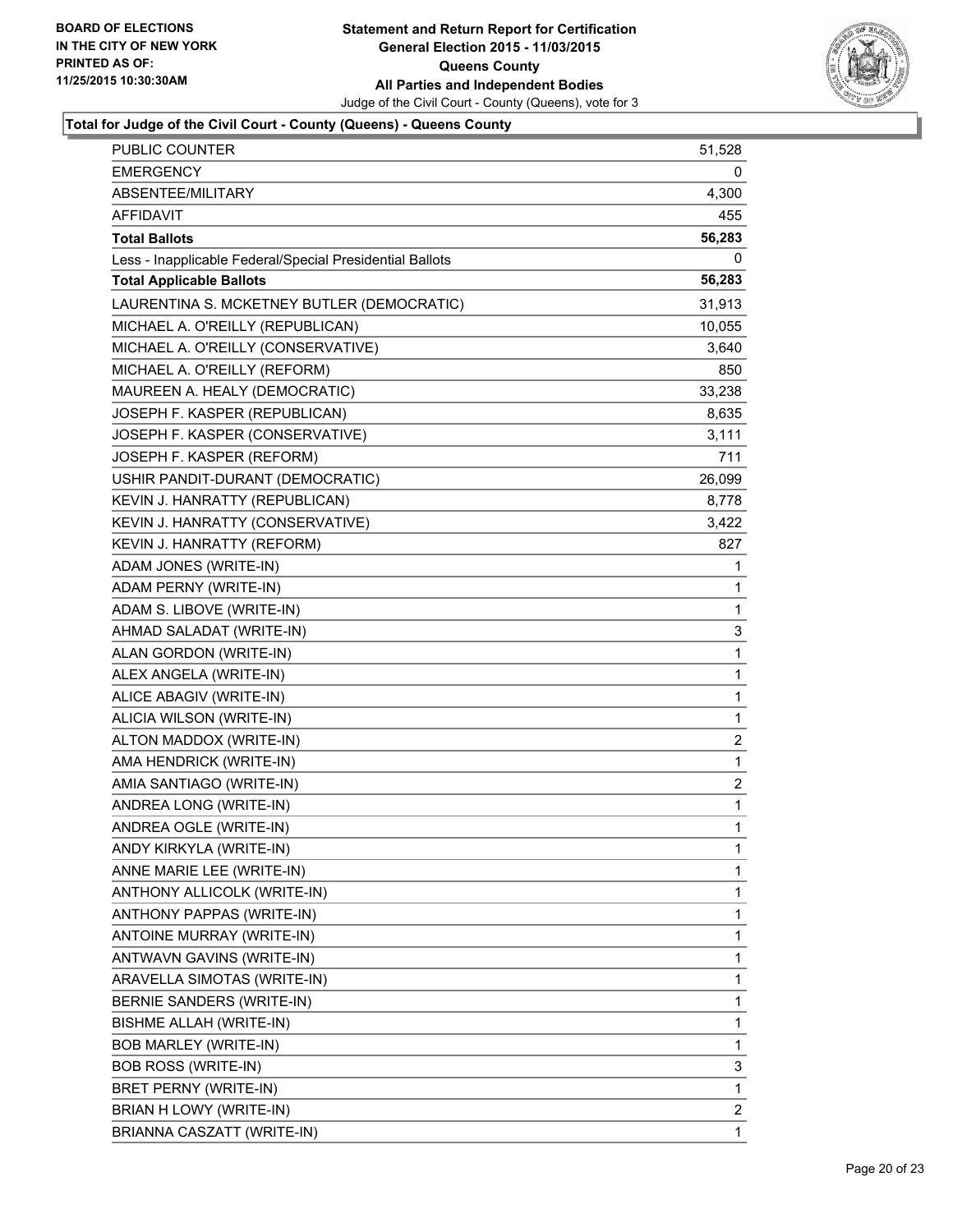

| BRUCE COPNEY (WRITE-IN)                | 3 |
|----------------------------------------|---|
| BURIM NAMANI (WRITE-IN)                | 1 |
| C. VERNON MASON (WRITE-IN)             | 1 |
| CATHERINE E SAUNDERS (WRITE-IN)        | 1 |
| CHAN WOO LEE (WRITE-IN)                | 1 |
| CHARLES C. SMALL III (WRITE-IN)        | 3 |
| CHRISTINE CAMPBELL (WRITE-IN)          | 1 |
| CHRISTOPHER BAE (WRITE-IN)             | 1 |
| CHRISTOPHER WALTER STRUNGIS (WRITE-IN) | 1 |
| DAN HALLORAN (WRITE-IN)                | 1 |
| DARMIN BACHU (WRITE-IN)                | 1 |
| DARNELL LYLE (WRITE-IN)                | 1 |
| DAVID AFFLER (WRITE-IN)                | 1 |
| DAVID SERGE (WRITE-IN)                 | 3 |
| DAVID WRIGHT (WRITE-IN)                | 1 |
| DEBRA D WEB (WRITE-IN)                 | 1 |
| DICK LAETT (WRITE-IN)                  | 1 |
| DONALD TRUMP (WRITE-IN)                | 7 |
| DONALD WHITEHAND (WRITE-IN)            | 1 |
| DONEL DAVIS (WRITE-IN)                 | 3 |
| DONNIE WHITEHEAD (WRITE-IN)            | 3 |
| EDWARD ORBACH (WRITE-IN)               | 1 |
| ELIZABETH WARREN (WRITE-IN)            | 1 |
| EUGENE RHEE (WRITE-IN)                 | 3 |
| FERINAND MARCOS (WRITE-IN)             | 1 |
| <b>GAIL WATMAN (WRITE-IN)</b>          | 1 |
| <b>GARRETT LEW (WRITE-IN)</b>          | 2 |
| <b>GARY LONDIS (WRITE-IN)</b>          | 1 |
| <b>GEORGE SAMUEL (WRITE-IN)</b>        | 3 |
| <b>GERRY MANDER (WRITE-IN)</b>         | 1 |
| <b>GRACE JANL (WRITE-IN)</b>           | 1 |
| HAROLD BELIZARE (WRITE-IN)             | 1 |
| HENRY LAGOS (WRITE-IN)                 | 1 |
| HERNAN JANL (WRITE-IN)                 | 1 |
| HILLEL ADELMAN (WRITE-IN)              | 1 |
| JAMES HONG (WRITE-IN)                  | 1 |
| JAMES SANDERS (WRITE-IN)               | 1 |
| JARRETT ANDREWS (WRITE-IN)             | 1 |
| JEFFREY DILLION (WRITE-IN)             | 1 |
| JO- ANN FLOYD WHITEHEAD (WRITE-IN)     | 1 |
| JOCELY NE LINDOR (WRITE-IN)            | 1 |
| JOE ARDITO (WRITE-IN)                  | 1 |
| JOE KENNDY (WRITE-IN)                  | 1 |
| JOEL BLUMENFELD (WRITE-IN)             | 4 |
| JOHN D. HENDRICK (WRITE-IN)            | 1 |
| JOHN W CRONIN (WRITE-IN)               | 3 |
|                                        |   |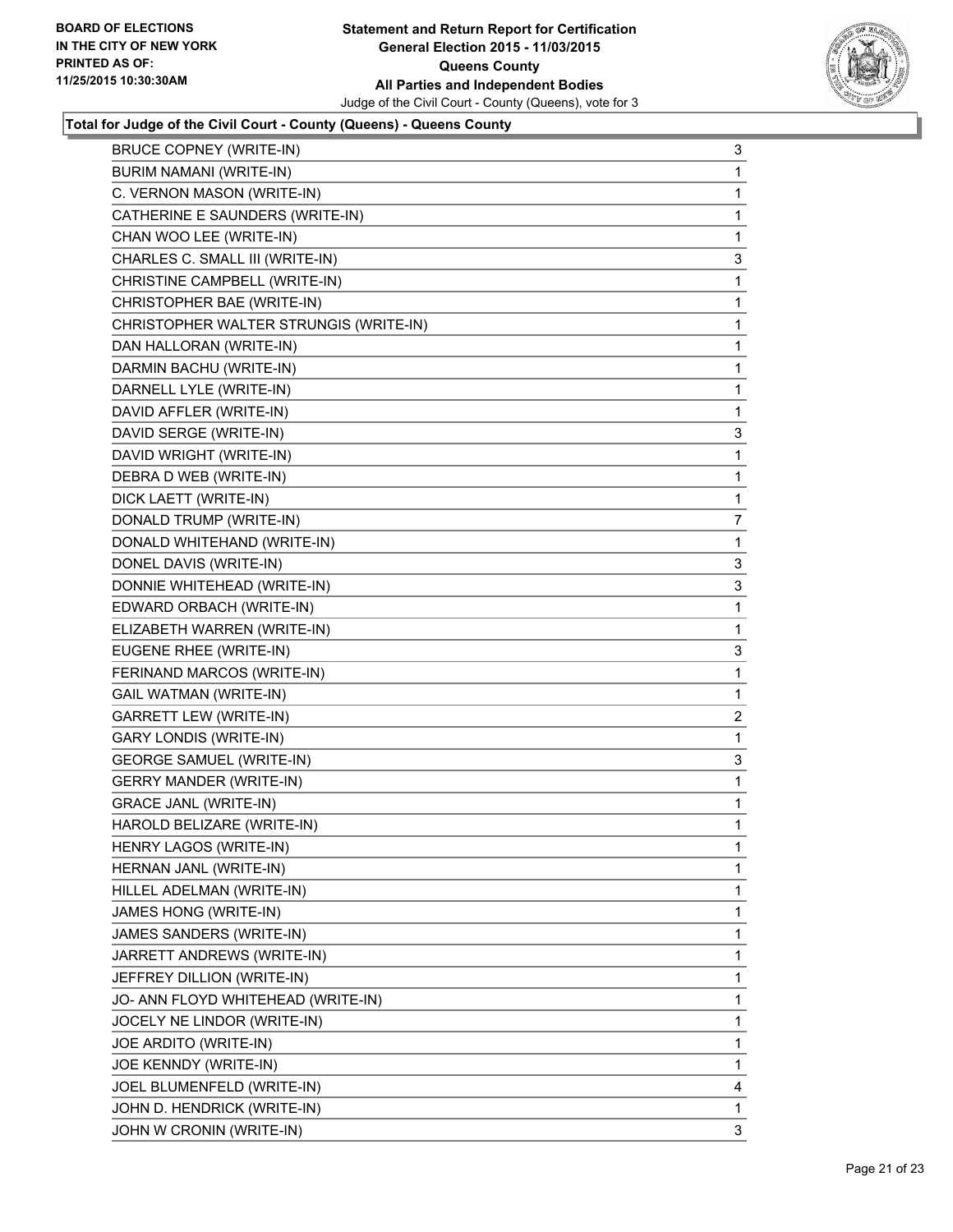

| JOHN WAYNE (WRITE-IN)           | 1              |
|---------------------------------|----------------|
| JONATHAN HUI (WRITE-IN)         | 1              |
| JOSEPH MARTHONE (WRITE-IN)      | $\overline{c}$ |
| JUDY HUANG (WRITE-IN)           | 1              |
| KARINA ALOMAR (WRITE-IN)        | 1              |
| KEVIN H. SATTERFIELD (WRITE-IN) | 1              |
| KEVIN O'CONNELL (WRITE-IN)      | 1              |
| KIMBERLEY FOGAL (WRITE-IN)      | 3              |
| KRISTIN GANGONE (WRITE-IN)      | 1              |
| LEANDRE JOHN (WRITE-IN)         | 1              |
| LEBRON JAMES (WRITE-IN)         | 1              |
| LEIGH CHENG (WRITE-IN)          | 1              |
| LOU COSTELLO (WRITE-IN)         | 1              |
| LUCAS DUDA (WRITE-IN)           | 1              |
| MALCOLM SMITH (WRITE-IN)        | 1              |
| MARC LEAVITT (WRITE-IN)         | 1              |
| MARCUS RAHN (WRITE-IN)          | 1              |
| MARK CARNEY (WRITE-IN)          | 1              |
| MARK J. BIBLIS (WRITE-IN)       | 3              |
| MARY LOU SMITH (WRITE-IN)       | 1              |
| MARY SMITH (WRITE-IN)           | 3              |
| MATTHEW L. GRASSO (WRITE-IN)    | 1              |
| MAURICE MUIR (WRITE-IN)         | 2              |
| MEEK MILL (WRITE-IN)            | 1              |
| MICAH KWASNIK (WRITE-IN)        | 3              |
| MICHAEL BLOOMBERG (WRITE-IN)    | 1              |
| MICHAEL GOLDMAN (WRITE-IN)      | 2              |
| MICHAEL M. HAN (WRITE-IN)       | 1              |
| MICHAEL TARIF WARREN (WRITE-IN) | 1              |
| MIKE BLOOMBERG (WRITE-IN)       | 1              |
| MILDRED T. KURZAWA (WRITE-IN)   | 3              |
| MUNIR AVERY (WRITE-IN)          | 1              |
| NICHOLAS BAIS (WRITE-IN)        | 1              |
| NICOLE DORAN (WRITE-IN)         | 1              |
| NOAM CHOMSKY (WRITE-IN)         | 1              |
| OSTER BRYAN (WRITE-IN)          | 3              |
| PAUL BROWN (WRITE-IN)           | 1              |
| PAUL SALOW (WRITE-IN)           | 1              |
| PERRY CAMPBELL (WRITE-IN)       | 1              |
| PETER VALLONE JR. (WRITE-IN)    | $\mathbf{2}$   |
| RAY ROGERS (WRITE-IN)           | 1              |
| RAYMOND GEE (WRITE-IN)          | 3              |
| REBECCA D. LYNCH (WRITE-IN)     | 1              |
| ROSEANN SCOTTO (WRITE-IN)       | 3              |
| RUTH CAMPBELL (WRITE-IN)        | 1              |
|                                 |                |